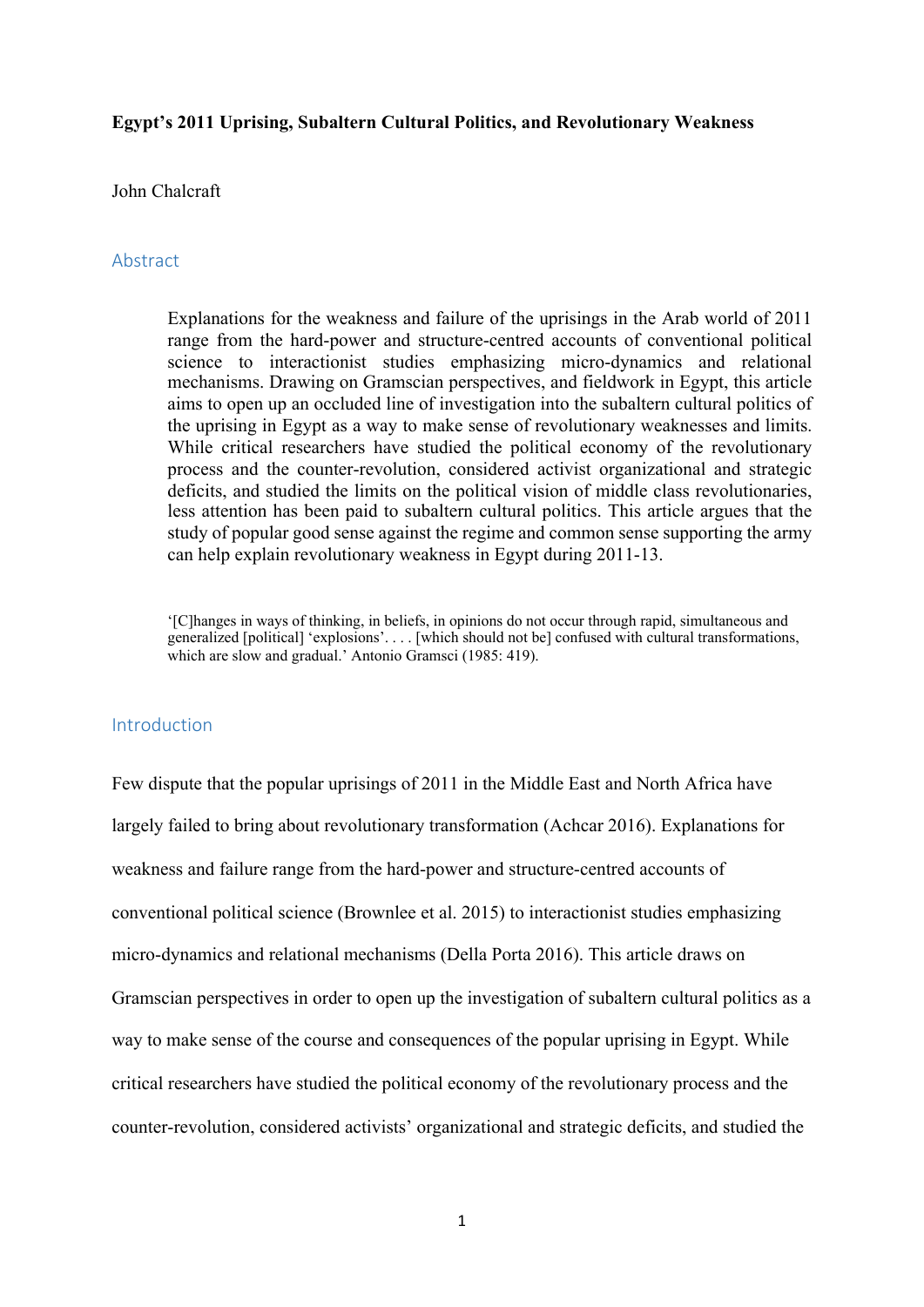limits on the political vision of middle class revolutionaries, less attention has been paid to subaltern common sense and popular culture.

# Occluding Subaltern Cultural Politics

Conventional accounts of the popular uprising in Egypt tend to underplay the importance of subaltern cultural politics – common and good sense, conceptions of the world, and forms of collective will operative among subaltern social groups (Hall 1988: 8-11). This point applies, for instance, to mainstream and broadly liberal scholarship. Conventional political science, for example, tends to take a 'hard power', institutional approach, to assume that liberal democracy was the goal of the uprisings, and to put issues of popular culture aside (Arjomand ed. 2015; Brownlee et al. 2015; Heydemann and Leenders 2014; Lynch 2014). In dynamic and interactionist studies of contentious politics, dominant at present in recent social movement studies, actors come together and are dis-assembled, political frontiers generated, and new forms appear and are erased by a variety of rather unpredictable, shapeless, microinteractions and mechanisms (Beinin and Vairel eds. 2013; Bennani-Chraïbi 2017; Della Porta 2016; Ketchley 2017; Kurzman 2012; Volpi 2017; Volpi and Jasper eds. 2018). Here, the slow, shaping power of cultural change, body politics, and cultural hegemony drop from sight.

The point also applies to many critical accounts of the uprisings. Some, drawing on Gramsci, have shed vital light on political economy, socioeconomic factors, class struggle, state power, and counter-revolution (Achcar 2016; Munif 2013; Roccu 2013; Tansel & de Smet 2018). These studies, for all their strengths, often downplay the importance of popular culture. Contributions wrestling with the problem of revolutionary weakness 'from below', have offered key insights as to the revolutionaries' 'inability to construct' (Gramsci cited in Filippini 2017: 108), especially in regard to deficits on organization and strategy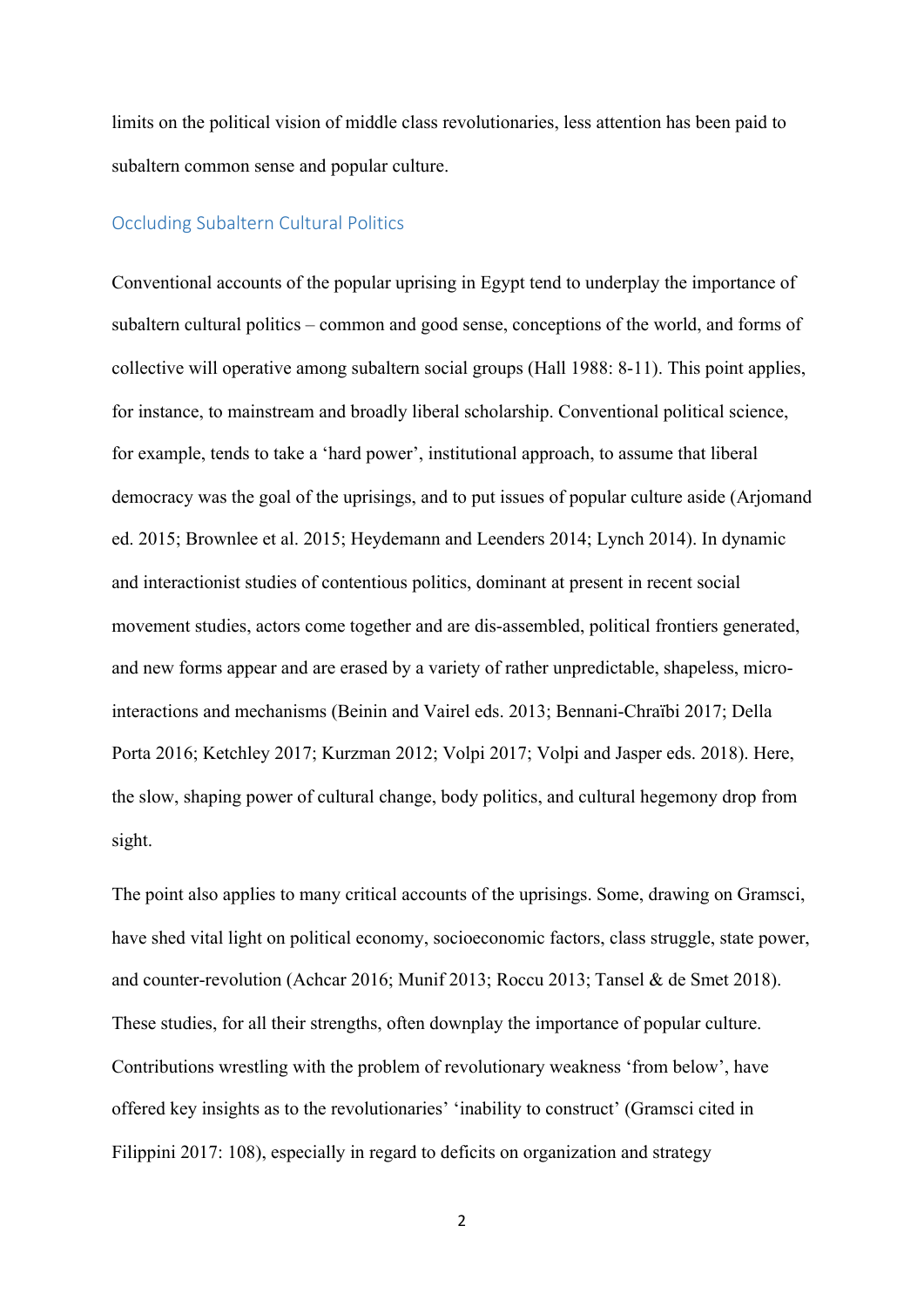(Abdelrahman 2014; Bayat 2017; Beinin 2015; de Smet 2014). But these accounts have usually had less to say about subaltern cultural politics. Is this occlusion really justified? Did not Gramsci insist that cultural renovation and transformation was central to revolutionary change? Don't we need to know what organization and strategy was for? What, in fact, did 'the people want?' Reflecting on revolutionary defeat in 1919-20, Gramsci suggested that an important start point was to ask 'who we were, what we wanted [and] where we wished to go' (Gramsci cited in Buey 2015: 84). This article asks how a focus on subaltern cultural politics changes our understandings of 2011.

### Cultural Politics and 2011

A number of studies have taken cultural politics seriously. Asef Bayat's important book stands out for analyzing 'revolutionary vision' (Bayat 2017). For Bayat, Egypt's 2011 was a revolution without revolutionaries: leading activists had only reformist views and demands. Their pervasive 'neoliberal normativity' prioritized the political over the economic, causing activists to lose touch with the masses. Subaltern 'radical impulses and initiatives' were not anchored by any 'serious intellectual articulation, ideological frame, or social movement' (Bayat 2017: 203). Neoliberal cultural hegemony here plays an important role by preventing vital alliances that could have formed a revolutionary bloc. Winegar's research can be read to complement such enquiry: she explores how Egyptian middle class 'aesthetic ordering' around cleanliness, respectability and civilization could act to divide activists and limit revolution (Winegar 2016).

This article, however, argues that it is useful to look beyond neoliberal normativity, middle class culture, subaltern 'impulses', and/or top-down revolutionary leadership, and to foreground the question of popular culture. The argument here is that a historically-situated subaltern cultural politics also mattered in revolutionary weakness. Researchers paying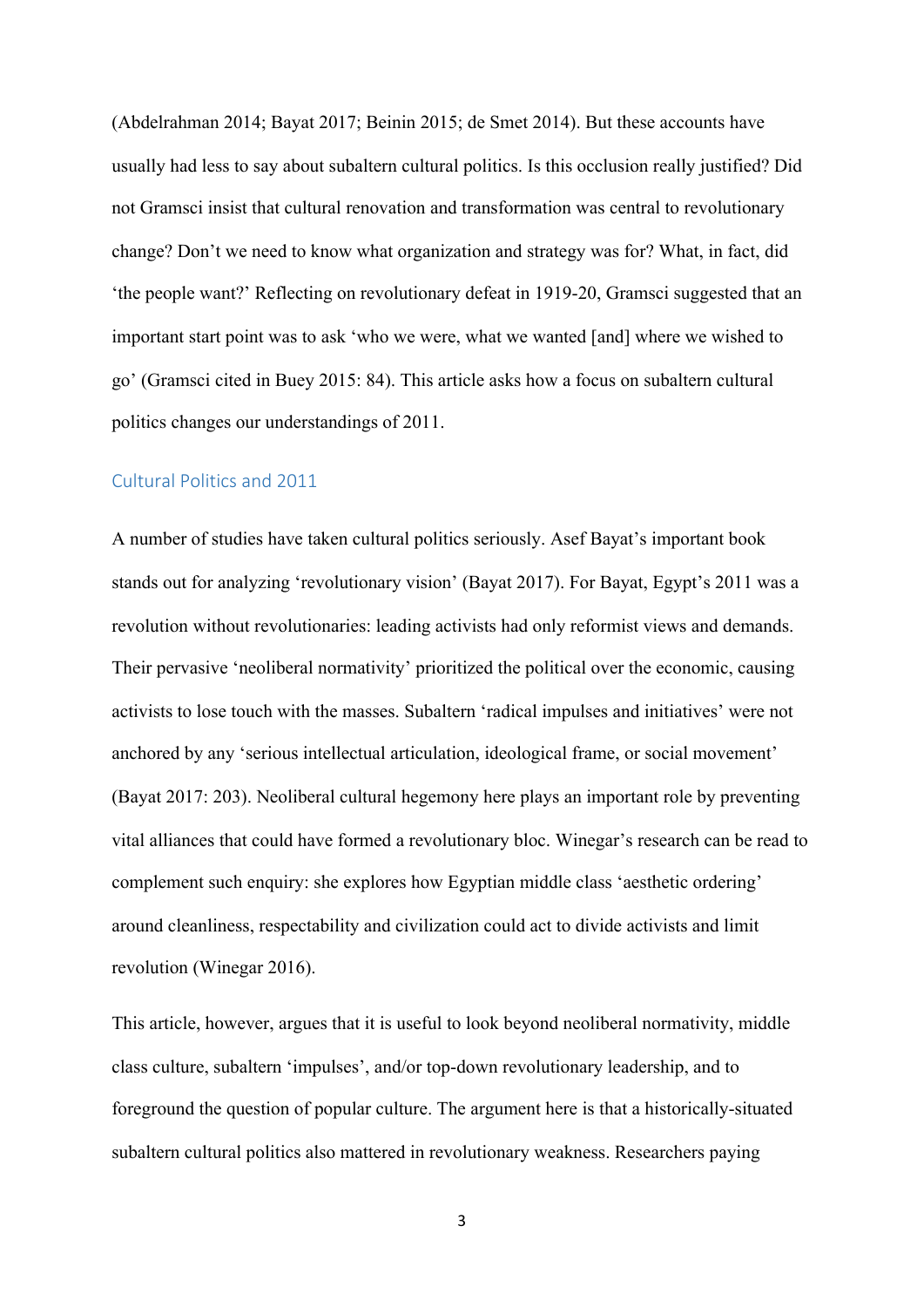attention to culture, gender, sexuality and body politics, including under the sign of Gramsci, have shed light on this (Armbrust 2019; Ghannam 2012; Khalil 2012; Mehrez 2012; Mostafa 2012, 2019; Pinilla 2019; Pratt 2005, 2007, 2018; Ryzova 2019; Salem and Taira 2012; Sanders IV and Visonà 2012; Winegar 2012, 2016). These studies shed vital light on subaltern politics, common sense, good sense, conceptions of the world, and forms of collective will. They can be read to indicate important limits on the transformative possibilities of the uprising of 2011. The aim here is to build on these studies in Gramscian perspective.

### A Gramscian Perspective

This article draws on Gramscian perspectives on praxis – historically-embedded conscious, collective activity challenging subordination, changing subaltern status, building new social relations, and re-making hegemony. Central here is conscious activity among initially subaltern social groups (Green 2002: 2), who are entangled in complex and partially contradictory hegemonic structures, including common sense, diffused by ruling groups in civil society and absorbed and appropriated from below (Gramsci 1971: 333). Subaltern groups, who are never completely passive, develop a critical consciousness, searching to resolve contradictory consciousness, and building on the kernel of good sense that exists within common sense (Liguori 2015: 85-112). They and their organic intellectuals engage in cultural renovation, forge new conceptions of the world and a new collective will, defining new ends, demands, and purposes (Gramsci 1971: 130, 349). Praxis involves a shift from a subaltern status of not being 'an historical person, a protagonist' to 'being 'responsible because it [the changed subaltern element] is no longer [only] resisting but an agent, necessarily active and taking the initiative' (Gramsci 1971: 336-7). New democratic-centralist forms of organization test out and diffuse new ideas, and determine lines of collective action. Gramsci embraced two fundamental strategies – one involved a long 'war of position' in civil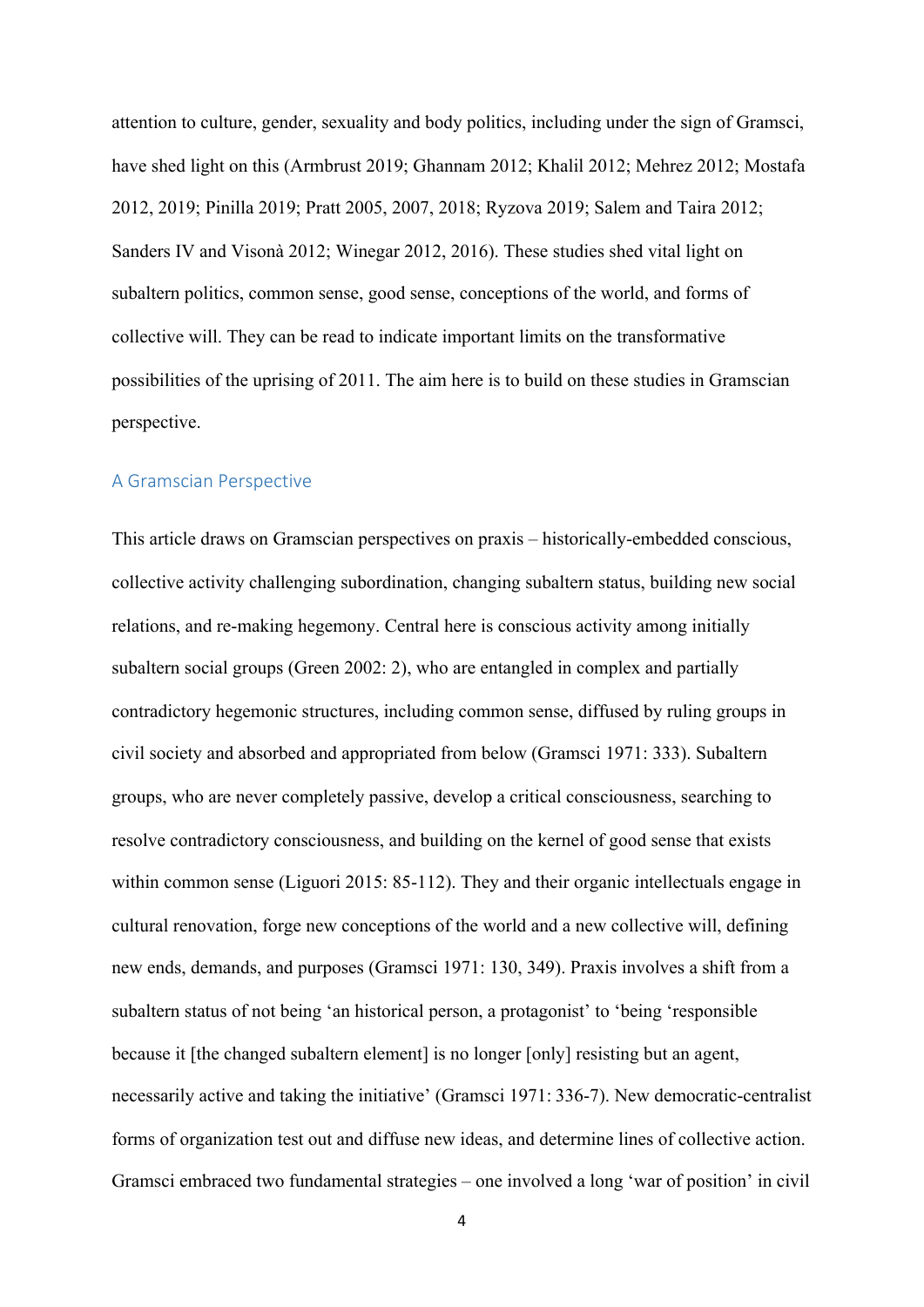society, and the other a 'war of manoeuvre' confronting and re-making the state (Gramsci 1971: 194, 334-5; Gramsci 1977: 68; Gramsci 1978: 93; Thomas 2018: 86). Revolution here is not primarily an event, but involves 'continuous processes of transformation' (Abdelrahman 2014: 1). At stake is the construction of a new historical bloc, combining the state, the national-popular, a socialist economy, cultural renovation, and revolutionary leadership. The bloc sustains a post-subaltern unification of theory and practice, realizing an alternative form of hegemony.

In thinking 2011, a Gramscian perspective directs our attention, among other things, to subaltern cultural politics – the common sense, good sense, conceptions of the world and forms of collective will that infused and organized subaltern struggles, occupations, uprisings, demonstrations and strikes. This article aims to develop this line of investigation. A bottom-up focus seems particularly valid in a case when popular mobilisation was vital in the degradation of the police (Armbrust 2019: 23, 29, 125; Ismail 2012), the neutrality of the army, the occupation of public space, the elimination by fire of the ruling party (the NDP), the performance of popular authenticity, the fall of the dictator, the advent of the SCAF, the beginning of a two-year period of significant political freedom and contestation, and, with the uprising of 30 June 2013, the end of the Muslim Brotherhood presidency and the seizure by the Egyptian Armed Forces of state power on 3 July 2013.

This article is based on an indicative rather than exhaustive programme of research. I made five fieldwork trips to Egypt between June 2010 and April 2014. The first trip took place in June 2010, shortly after the murder of Khaled Said; the second in February 2011, in the immediate aftermath of the 18 days; the third in June 2011, when educated, urban youth were increasingly confronting the military and subaltern voices were increasingly asking why the revolution had not brought jobs and prosperity; the fourth in March 2012, when many of my educated interlocutors perceived that the revolutionary process was under dire threat and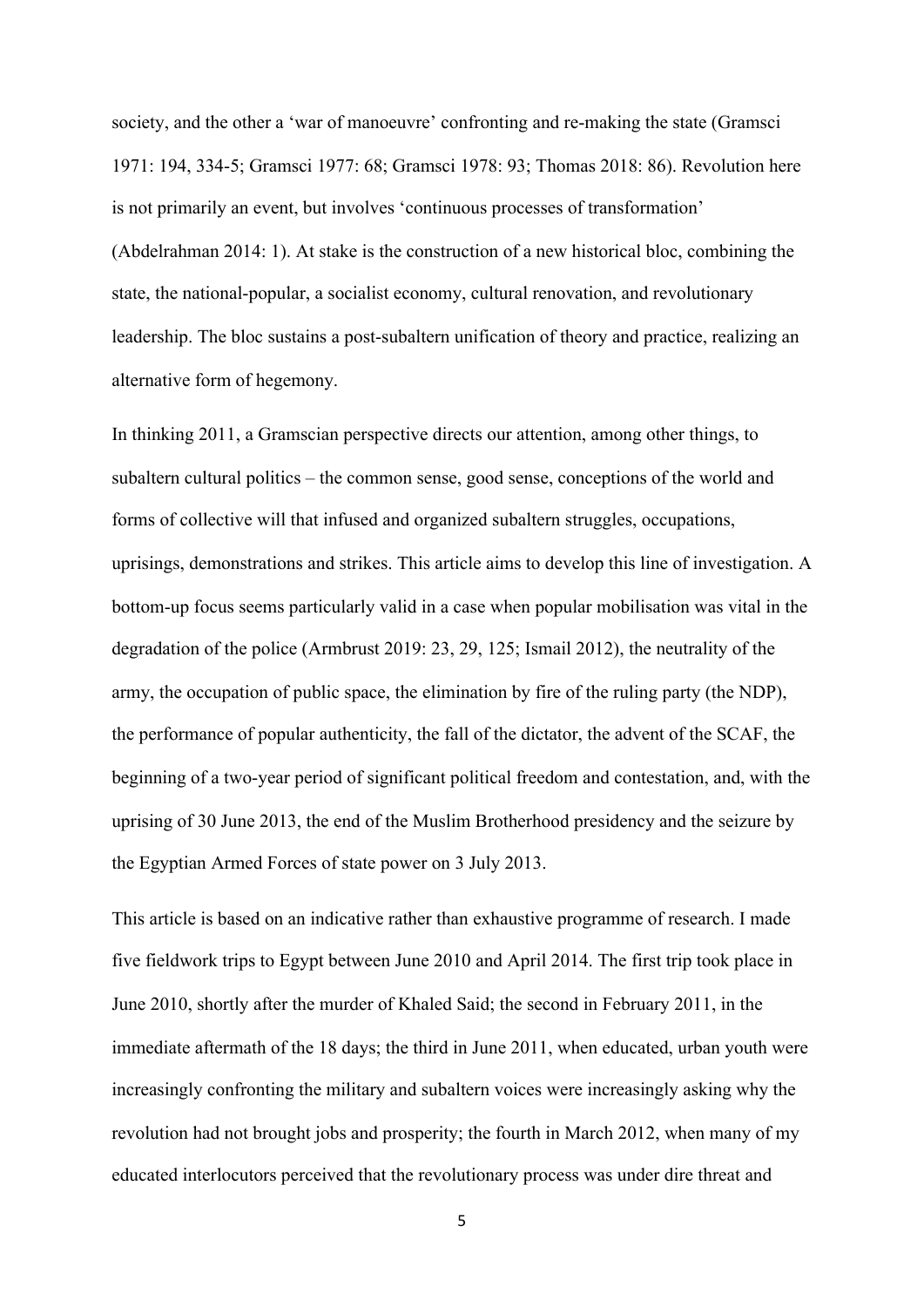many subaltern interlocutors were speaking of the need for stability. The final trip was in April 2014, amid a climate of repression, resistance, and populist nationalism in the wake of the Egyptian army's counter-revolutionary coup of July 2013. I carried out more than a dozen interviews in Arabic and English, held scores of conversations with activists, demonstrators, and bystanders, read the print media, and engaged in participant observation in activist events, discussions, meetings, and protests. Some of my networks, including among subaltern social groups, went back to the 1990s, when I had taught and researched in Cairo for two years. Other contacts were newly established, whether with and via educated activists and academics, or through encounters and conversations in the city, such as with shopkeepers or taxi-drivers, some of whom I met repeatedly. Secondary research on popular culture in Egypt has proven vital in allowing this indicative fieldwork to be contextualized and interpreted.

## Good Sense against the Regime

During the eighteen days of popular uprising, 25 January – 11 February 2011, millions of Egyptians – including subaltern social groups, educated middle classes, liberal-democrats, revolutionary socialists, horizontalists, Islamists, women, industrial workers, public sector employees, the unemployed, the precarious, the marginalized, Copts and football fans – roared together in streets and squares with tremendous force that 'the people want to overthrow the regime' (*al-sha'b yurid isqat al-nizam*). This powerful collective will was built on and part of an emerging (especially since September 2000) popular, 'good sense', on which very diverse groups implicitly and explicitly agreed, which challenged, but also drew on 'common sense', and which identified the regime as the key source of oppression which the people needed to bring down. This good sense worked to stitch together an incipient, oppositional revolutionary bloc.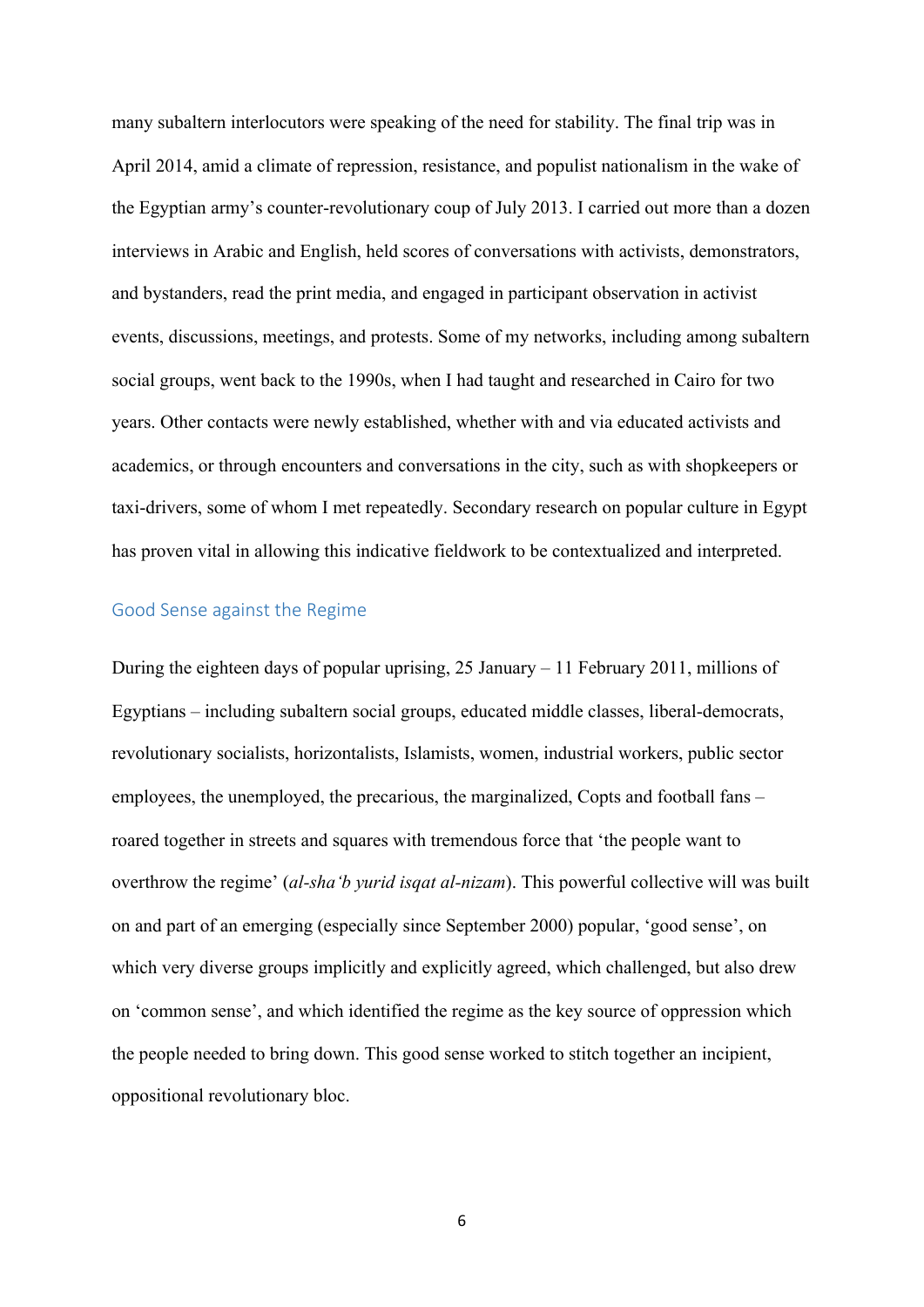Against the hegemonic common sense in which President Mubarak was a father to 'his' nation, a pillar of the state, a hero of the 1973 war, a prudent steward of the economy, and loved and respected by the people, a common sense that could still bring out counterdemonstrations, even during the 18 days (Armbrust 2019: 26), what stood indicted in a widespread good sense was the 'regime'. In the images, slogans, chants, stickers, and media representations of the eighteen days, and according to the demonstrators, often men from the popular quarters that I interviewed, the 'regime' tended to mean Mubarak, the proposed line of succession to his son Gamal, a cluster of profiteering regime figures and crony business elites (especially those associated with Gamal Mubarak), figures such as Ahmed Ezz, and perhaps above all the Interior Minister (Habib Al-Adly), and the police, intelligence, and para-military forces that he commanded.

The regime, understood thus, was defined by and seen as given over to corruption (*fasad*). One popular sticker circulating in February 2011 showed what looked like an ordinary football team, but it was labelled 'team of the corrupt' (*muntakhib al-fasidin),* the head coach being Mubarak with '70 billion' and the team comprised of a series of well-known regime figures and crony capitalists, their football shirts emblazoned with a figure putting a price on their ill-gotten gains. This was a potent depiction in popular culture of 'the regime' – conceived as corrupt, 'blood-sucking', and as a gang of thieves. The critique of corruption – rather, than, for instance, capitalism – was absolutely central in 2011 (Armburst 2019: 30). The word conveyed connotations of private, immoderate gain by those with connections, failing in their divine and patriotic duties, and siphoning off the wealth of the country at the expense of the majority. As a taxi-driver said to me on 13 February 2011, corruption has been the main problem in the country, 'much of Egypt's wealth,' he said, 'has been robbed and taken abroad'.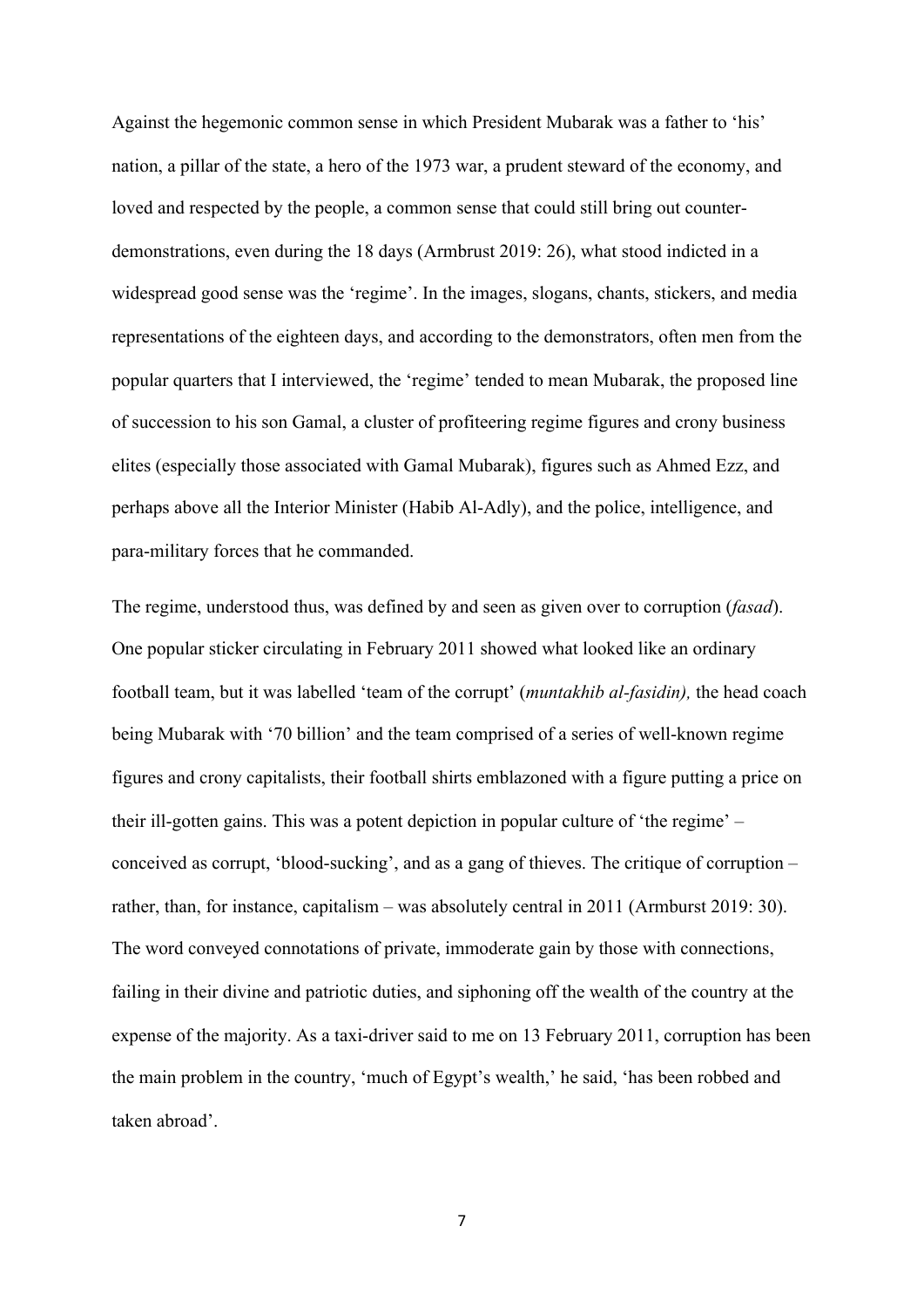Significant was the way popular delight at the fall of the regime was expressed in the week after 11 February 2011. I saw celebrations by young, low-income men, wherein a chantleader would call out the name of a corrupt minister or businessman, and the group would call back 'goodbye [to your] thievery!' (*ma'sallama haramiyya*). The idea was that the 'blood-suckers' were gone or imprisoned, and the people would start to enjoy the fruits of their toil. As one demonstrator said to me on 14 February 2011, 'let's stop the corruption and Egypt will become rich again'. As a leading labour journalist told me in June 2010, in the new context of privatization in the 2000s, strikes and sit-ins were directed not against the nation, war, or development, but against 'greedy businessmen who are out for their own profit'.1 Labour protests had also been directed, especially from 2006, against corrupt regime interference into union elections (Bishara 2018: 49-107). Much of the wave of 'cleansing' (*tathir*) of regime remnants and mini-tyrants from workplaces and factories that followed February 2011 (Alexander and Bassiouny 2014) was freighted with this sense that the old corruption was now to be expunged for the sake of social justice and development.

The corrupt regime and its minions was being contrasted with hard-working, pious, patriotic, clean and respectable people, trying to provide for their families and earn 'what they deserved' in very trying circumstances. A taxi-driver in his forties from a popular quarter told me in June 2011 that ordinary people had suffered from endless pressure. Egyptians were 'good people' (*tayyibin*) with simple demands. They 'just want to get a flat, respectable work, to get married [and] to raise kids' but they cannot manage, 'while others live by corruption with billions in their villas and with their landcruisers.' He declared that this was 'absolutely not social justice' and 'eventually there's an explosion'; 'you can only push people so far'.

<sup>&</sup>lt;sup>1</sup> Author Interview, Leading Labour Journalist and socialist, Cairo, 21 June 2010.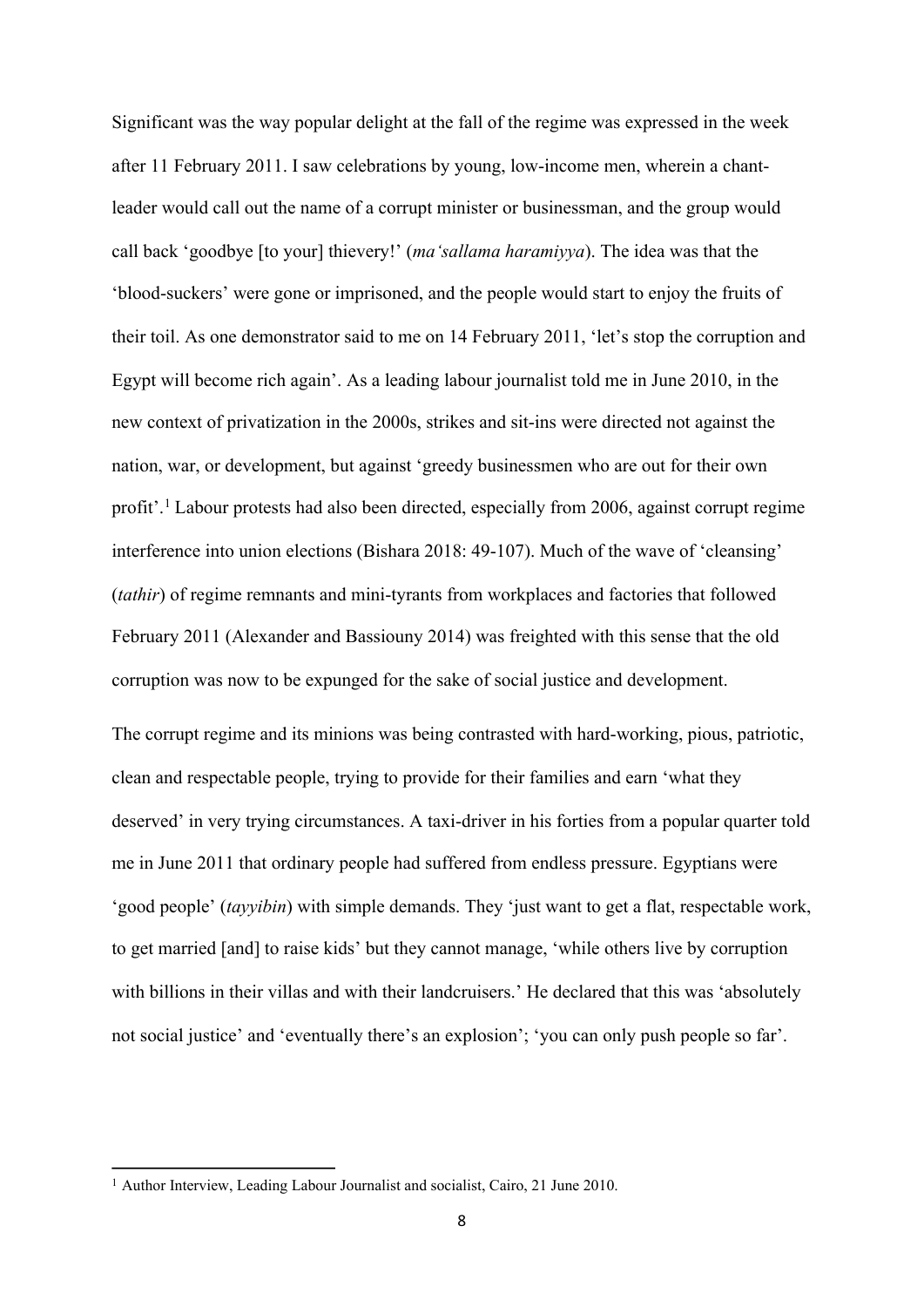These forms of popular good sense were widely diffused and elaborated before, during and after the eighteen days. They were combined with another tissue of discourse associating the regime with violence, predation and above all thuggery (*baltagiyya*). For some of my interviewees, the last straw was watching demonstrators being attacked by police on 28 January. It led them to gather their friends and head to the streets, to take on the police officers that had been humiliating and oppressing them for years (Ismail 2006, 2012). Some distinguished in this respect on a class basis between rank and file policemen, and the officers who they targeted. Others had been moved during the Battle of the Camel, when hired regime thugs invaded Tahrir Square (Armbrust 2019: 27; Ghannam 2012). Such regime thuggery, as Ghannam points out, was being contrasted with popular bravery and honour (*gada'ana*). We the Egyptian people are 'not cowards', related one young, male demonstrator to me in June 2011. He said without shame that he had 'beat police, burnt cars' to save 'our country' from corruption and social injustice during the eighteen days. He told me he did it not for him, but for his son, so that the latter could live while he could not. He said, we have a saying 'those who have heart, get good fortune'. Here was toughness and honourable strength in defense of a popular good sense, fortified with 'spontaneous philosophy'. This popular good sense involved the feeling, as Khalil argues, that Mubarak, the old regime, the security forces were seen as no longer with us or of us: 'they became outsiders' (Khalil 2012: 260).

A gender politics was also at stake. Amid rising prices, poorer men could no longer be men, providing for families, and women could no longer be respectable, but were forced to risk shame in the search for income. Mubarak was said not to be a war hero but to have overshadowed 'the real heroes of the October war as a jealous wife would her rivals' (Salem and Taira 2012: 206). Mubarak here lost his status as a father to the nation and stood indicted as a 'jealous wife'. By contrast, the protagonists of the uprising could be figured, especially in the context of structuring, unequal burdens of domestic reproduction, as male (Winegar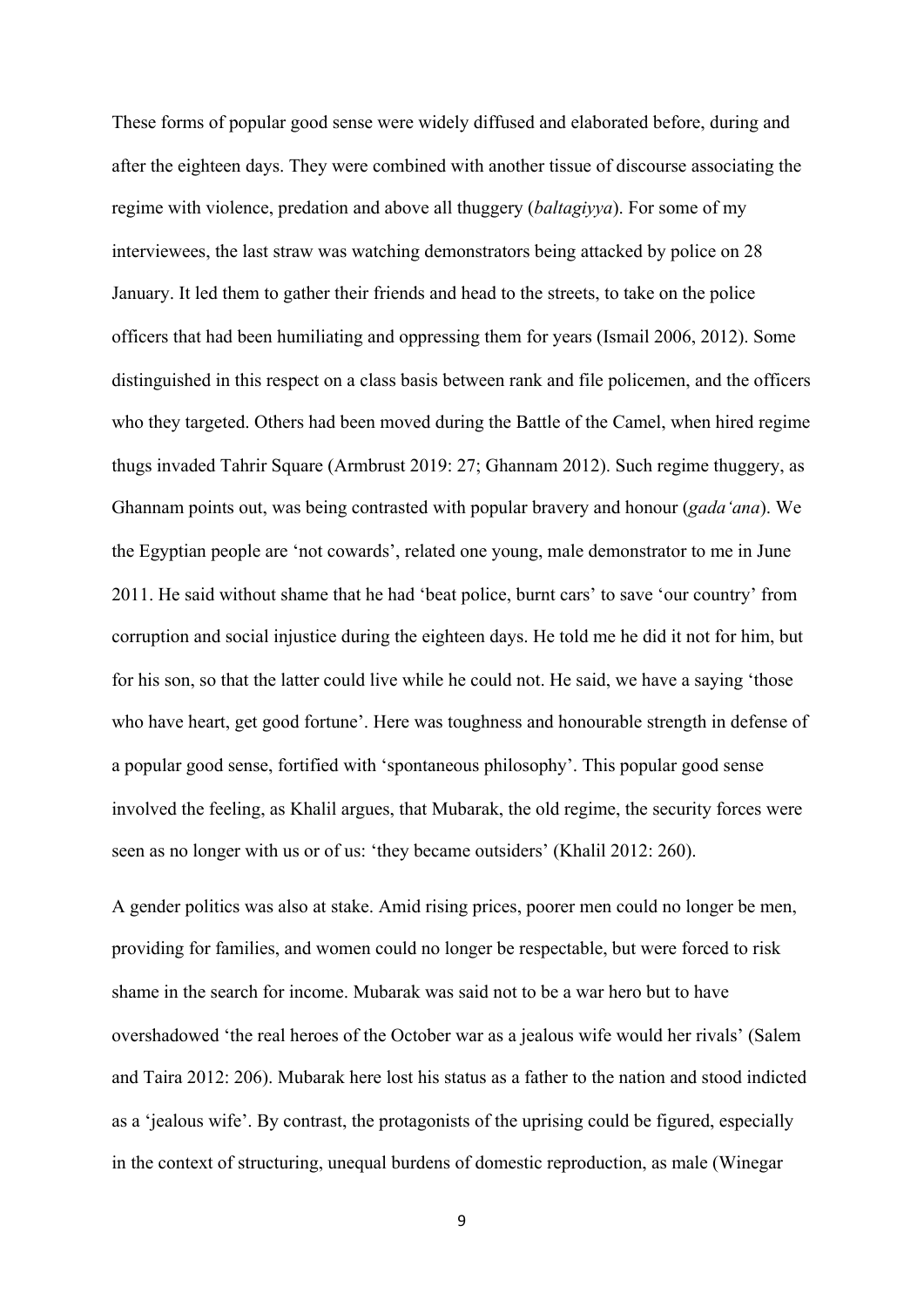$2012$ ) – while the implicit conception behind the mass presence of women on the streets – in a vital but relatively short-lived challenge to patriarchy – was that women too had a role in public, political protagonism. The young men on the streets were exercising physical prowess in combat, showing bravery in facing the powerful, and honour in the protection of women, children, or indeed, of middle class revolutionaries, who explicitly and implicitly called on them to do so. There was an important challenge here to middle class discourses which figured young men from the popular quarters as drug-addicts, loiterers, and criminals.

# Common Sense: Trust in the Army

Amidst this emerging good sense, popular culture also included, and may even have developed during 2011-13, a hegemonic, many-layered, slow-moving common sense in which the Egyptian Armed Forces enjoyed confidence, prestige, and trust among 'the great masses of the population'. This common sense gave the army a 'very special position among most Egyptians' (Ryzova 2019: 10). My fieldwork notes are replete with references by subaltern social groups to trust in the army, and the idea that the army are 'from us'. A 'deeply institutionalized reverence for the military in Egyptian public culture' (Armbrust 2019: 141) was diffused in state, private, print, television, satellite, and social media, in films, songs, poetry, radio, TV drama series, circulated in posters, stickers, graffiti, and, especially during 2011-13, and popularized and developed by TV personalities such as Taufiq 'Ukasha 'the archdemagogue of the counterrevolution' (Armbrust 2019: xxiii), who offered 'unswerving allegiance to the military' (Armbrust 2019: 184). A poll carried out in June 2011, underlines the point, finding that '[n]early all Egyptians express confidence in the armed forces (99%), with 82% trusting them to a great extent . . . . Only 1% of the sample does not trust the armed forces at all' (Gawad et al 2011: 19).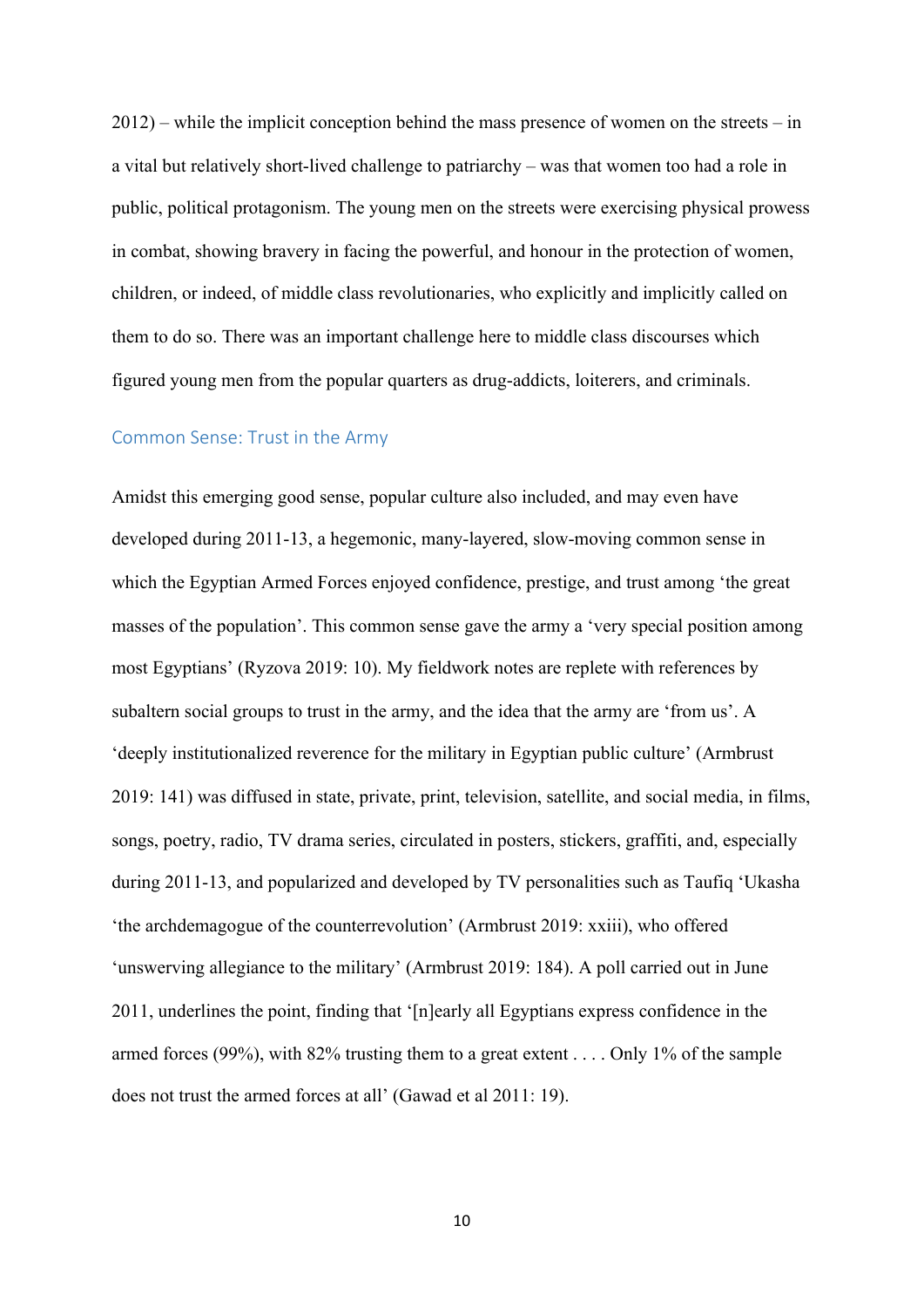The post-colonial genealogy of this common sense identification with the army reached back to the Nasser period when the army was credited with national independence and pan-Arab leadership, and was re-asserted in new ways in the wake of the military 'victory' in the 1973 war with Israel (Mostafa 2017). Also important was a political context in which the army, above all since 1969, had been far less involved than the interior ministry in domestic security, policing, repression, interrogation, torture, bribery, and daily abuse, allowing it to guard its reputation among subaltern social groups. Good sense indicting a corrupt regime coexisted with and was interwoven with a hegemonic common sense, diffused in civil society, in which the army enjoyed confidence, prestige, and trust.

### The Popular Will, the Nation, Masculinity, Development, and Security

Trust in the army comprised several powerful connotative articulations. First, there was the association of the Egyptian army with the popular will. One of the ubiquitous slogans of the eighteen days insisted that 'the army and the people are one hand'. This was not just a tactical slogan emerging from the interactions of the moment (Ketchley 2017). It was also an emphatic expression of a slow-moving cultural politics with deep historical roots. The deployed army force was interpellated by protestors 'as not having brutalized or forsaken them, but [as] one that intervenes to halt violence and restore order, and in turn, remains of them' (Khalil 2012: 250, 256-7, 260). Demonstrators during the 18 days expressed the idea that the army, which had no longer been true to itself as an instrument of a corrupted regime, was now returning to its true destiny as ally, protector and representative of the people.

Of the scores of conversations that I joined with subaltern social groups among protestors in Cairo in February 2011, the hundreds of popular slogans I reviewed, the identification of the popular will with the army was ubiquitous, and contrary indications extremely rare. Twentysomething Muhammad Al-'Adawy from Upper Egypt, working in tourism, and a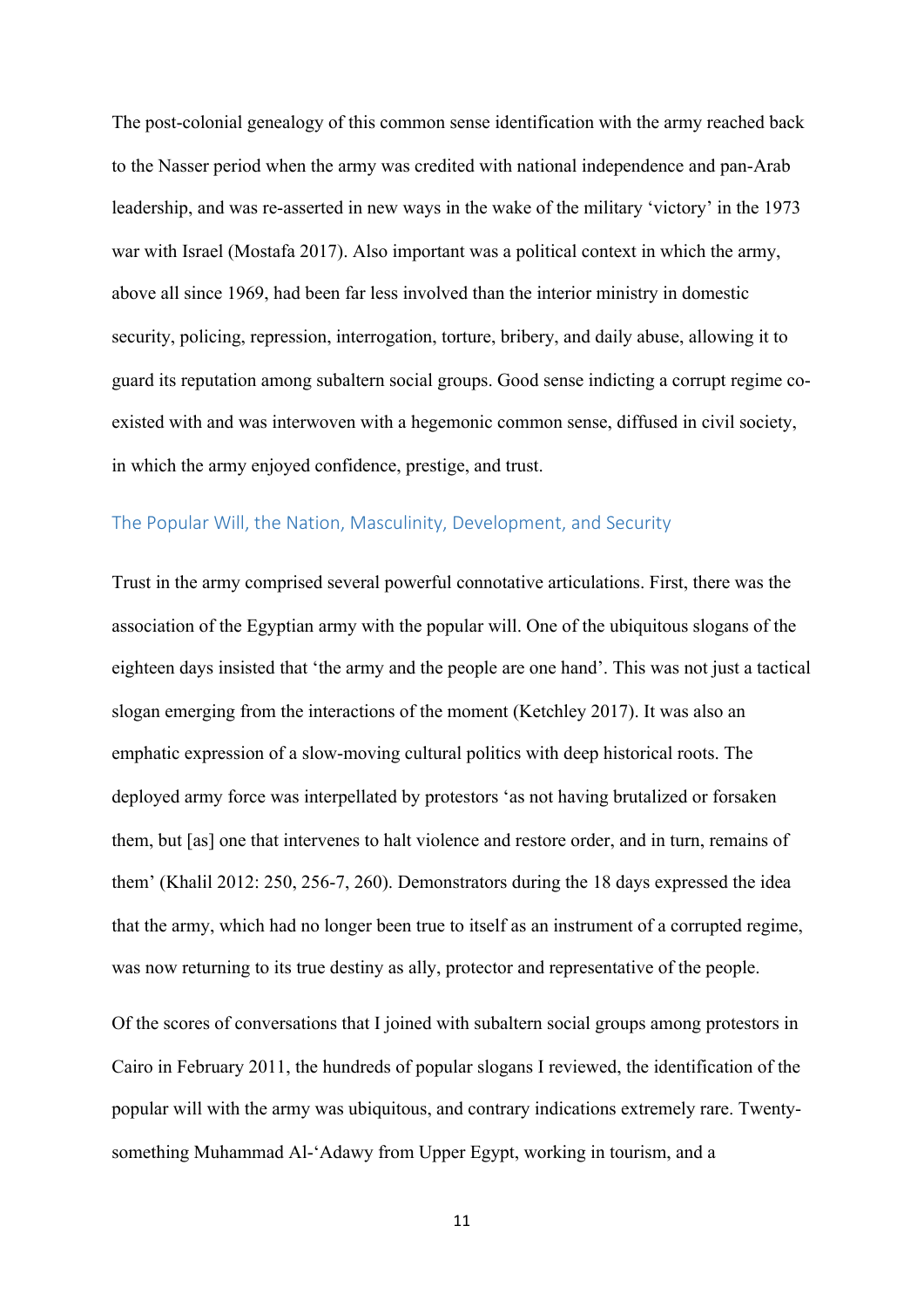demonstrator in Tahrir during the 18 days, was convinced that the people should trust the army. 'Why? Because we know them, our brothers are all in the army . . . [and] they didn't move against the protestors'.<sup>2</sup> As a headline in the daily newspaper Al-Shuruq had it, on 14 February 2011, 'the army wins for the people'. The eighteen days, and the 'neutral' deployment of the army, which set about securing key institutions (such as state TV), but did not engage in the mass shooting of civilians and parted ways with the corrupt regime, resoundingly linked the Egyptian Armed Forces with the popular will. As a Cairo-based painter's foreman related when the army deployed on 28 January 2011, '"The army comes from us," he said, face beaming. "This is fantastic. It means the revolution will win!"' (cited in Armbrust 2019: 25). This common sense was implicit in, and publicly demonstrated by the mass draw-down of the crowds from Tahrir when the Supreme Council of the Armed Forces (SCAF) assumed power on 11 February 2011. As Ryzova remarks '[t]he fundamental contradiction between . . . the army as the foundation of the regime as well as the 'protector of the revolution' – was not immediately obvious to most' (Ryzova 2019: 10). Popular culture, indeed, had the power to make this contradiction almost unthinkable. A second and closely related connotative articulation associated the army in extraordinarily positive ways with the Egyptian nation, its history, present, and destiny. 'They [the army] have a great history,' I was told by one forty-something taxi-driver named Khaled, from a popular neighbourhood off the Pyramids Road, 'They protected the nation in 1973.' National honour, strength, discipline, belonging, unity and protection were all closely identified with the Egyptian Armed Forces, a common sense long diffused and developed in civil society (from cinema to TV series to schools), where representations abound of the 'heroism and patriotism of the Egyptian army' and 'the courage and discipline of our national army' (Mostafa 2017: 2, 8-9; Mostafa 2012: 262).

<sup>2</sup> Author Conversation, Cairo, 14 February 2011.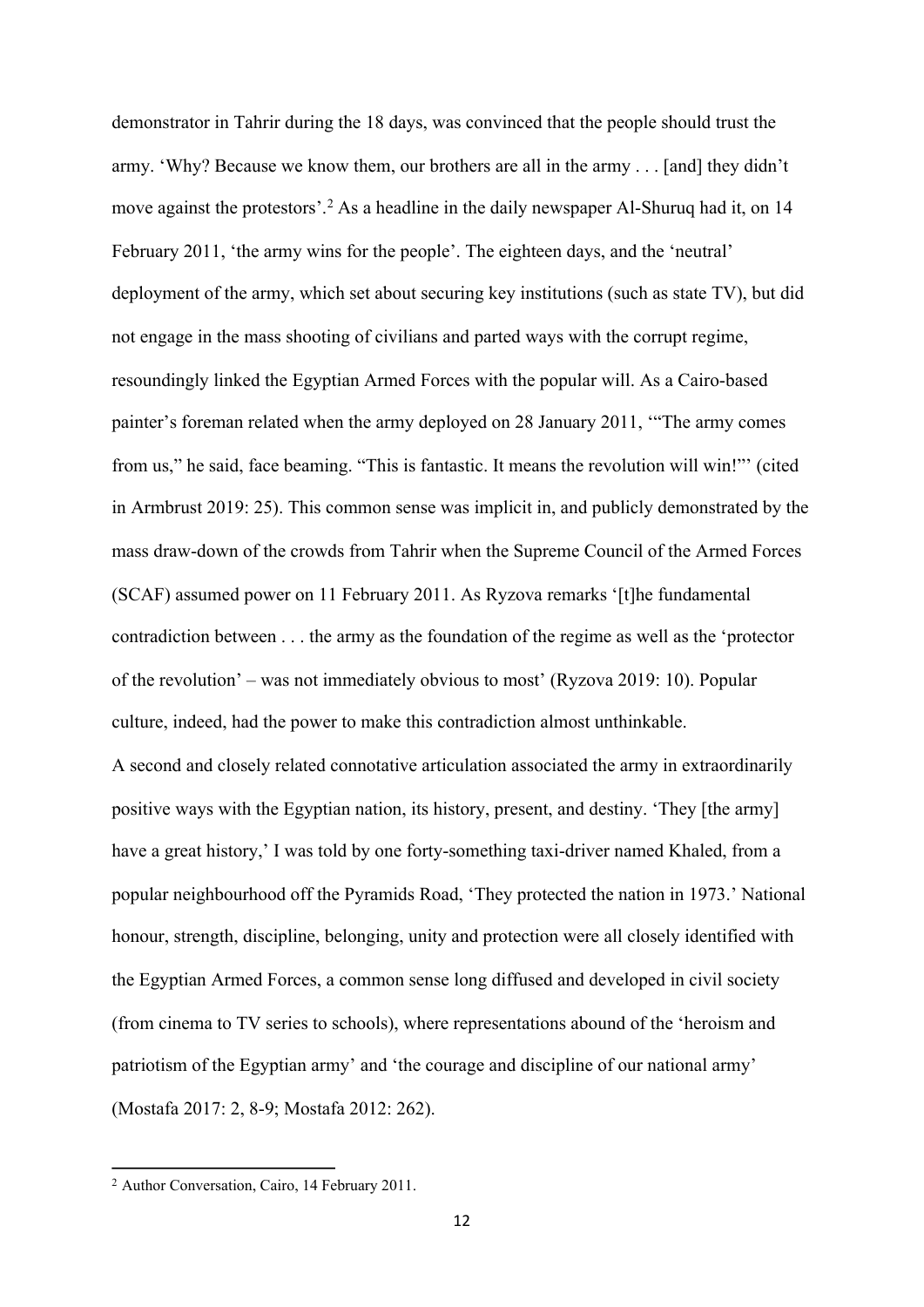These associations may well have been reinforced by the 18 days. My fieldwork notes from February 2011 show that I was impressed by the widely disseminated slogan: 'Hold your head up high, you're an Egyptian!' Another placard read 'I used to be afraid. Now I'm Egyptian,' containing the idea that popular assertion was a return to the true destiny and character of the Egyptian nation. Protestors chanted, 'we are not traitors or Iranians . . . we are all Egyptian' (Sanders IV and Visonà 2012: 234, see also 222-4). It was widely felt and believed, among protestors who waved the Egyptian flag up and down the country, that the Egyptian nation had been restored, its honour burnished by the collapse of the 'regime'. Later in 2011, martyrs were memorialized, in a restoration of patriotic songs, as 'the flowers that bloomed in the gardens of Egypt' (Armbrust 2019: 13). The collective 'we' that had brought down the regime was a national 'we', expressing the ineffable and transcendent qualities of the Egyptian national identity.

Army and nation were identified here in ways old and new. When I pushed one young, male, army-trusting demonstrator from the popular neighbourhood of Al-Shubra on the fact that the Egyptian army was bankrolled by the United States, he replied with the patriotic bravado of the moment that Egypt, would not need that 'American money' any more.<sup>3</sup> Here the link between the army and national independence was vividly marked. One taxi-driver, a university graduate on a low income, from Giza in his forties, and who had fought the police during the eighteen days, explained to me on 19 June 2011 that 'As the Prophet Muhammad said, the Egyptian people are the best soldiers. We are like a volcano! We can stand a lot, but then when we get angry, we explode.' Here the brave protagonism of honourable Egyptian men was sutured to soldiery itself. Protestors who drew down on 11 February did so with a

<sup>3</sup> Author Conversation, Cairo, 14 February 2011.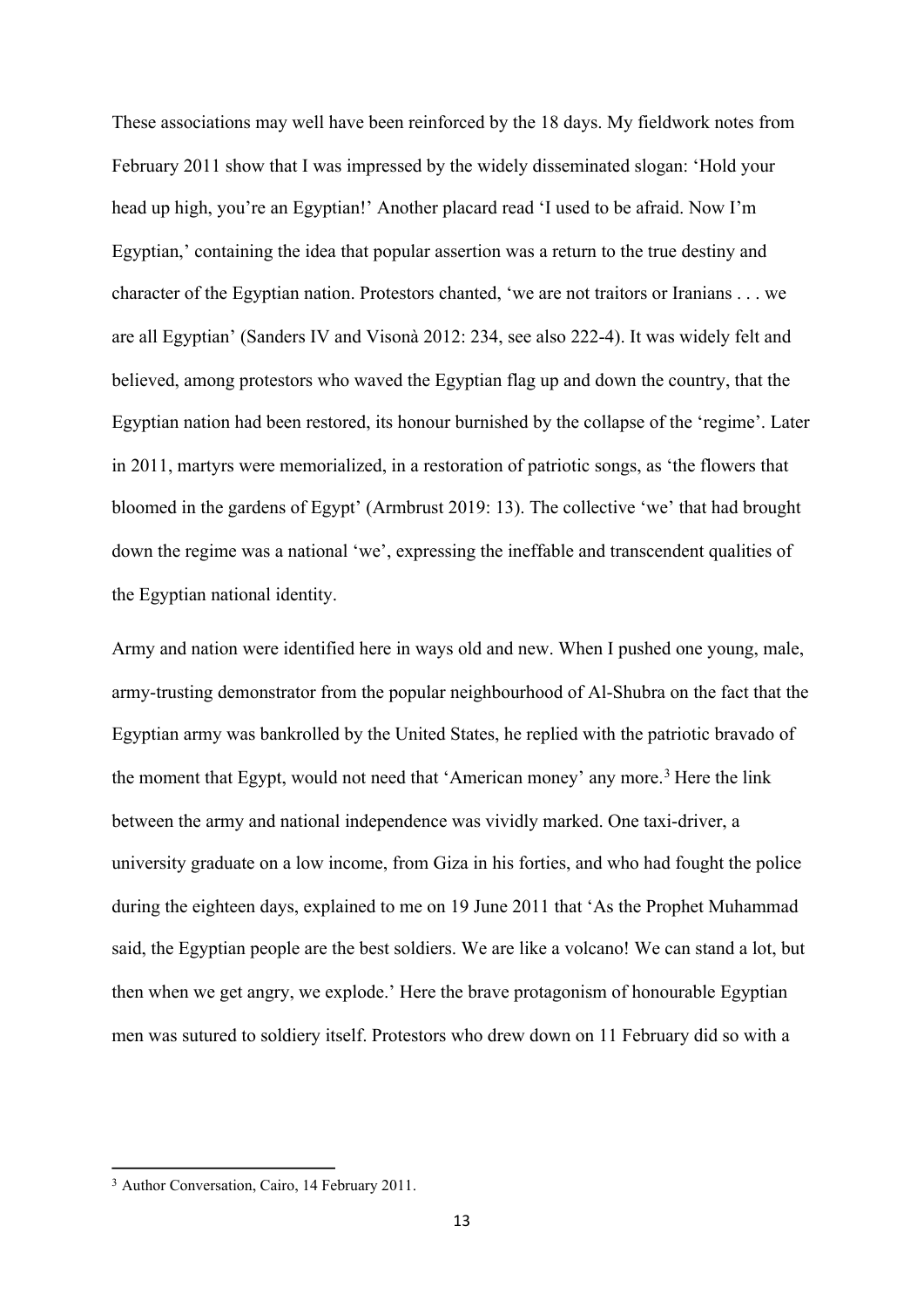strong sense of national pride – and one in which the army figured once again as saviour of the nation.

A third articulation linked the army to masculine honour. The military figure in popular culture (the officer, the soldier, the martyr) is a '*masculine* figure [emphasis in original]' (Mostafa 2017: 4), someone that young boys dream of becoming (Mostafa 2017: 8). The army soldier – in photographs, songs and films – is a 'revolutionary, fearless, fierce, gallant, yet handsome, refined, compassionate, poetic' (Khalil 2012: 255). Conscripts are 'sons and fathers of families sacrificing everyday comfort and security for the sake of protecting and building the nation' (Khalil 2012: 261). One forty-something taxi-driver named Khaled, from a popular neighbourhood off the Pyramids Road, explained to me in February 2011 that '[The army] unlike the police, they have *rigala* (manliness) . . . [they] know how to be decisive *(hazim)* and strong (*shadid*)'. This, Khaled explained, was an important quality, 'something good . . . to say *rigala* is to say someone is good . . . he can take care of his affairs, he will not let things slide . . . he will not let anything [bad] happen or do anything [oppressive] . . . *rigala* doesn't permit this. The army is strong! *Rigala* is strong!'4

A fourth association – both long-standing and underlined and developed amid the political instability and economic downturn of the 2011-2013 period – linked the army with development, technology, and employment. One of the loudest messages in the media, very much promoted by the SCAF, after 11 February 2011 was that workers' strikes and demonstrations should stop, were a 'danger' to Egypt, and that people should get back to work in order to get the economy back on track, and boost productivity. I spoke on 15 February 2011 on Tahrir Square to a Qur'an teacher of humble origins in his mid-30s, whose two boys were present with Egyptian flags on their arms. He told me that he supports the

<sup>4</sup> Author Conversation, Cairo, 17 February 2011.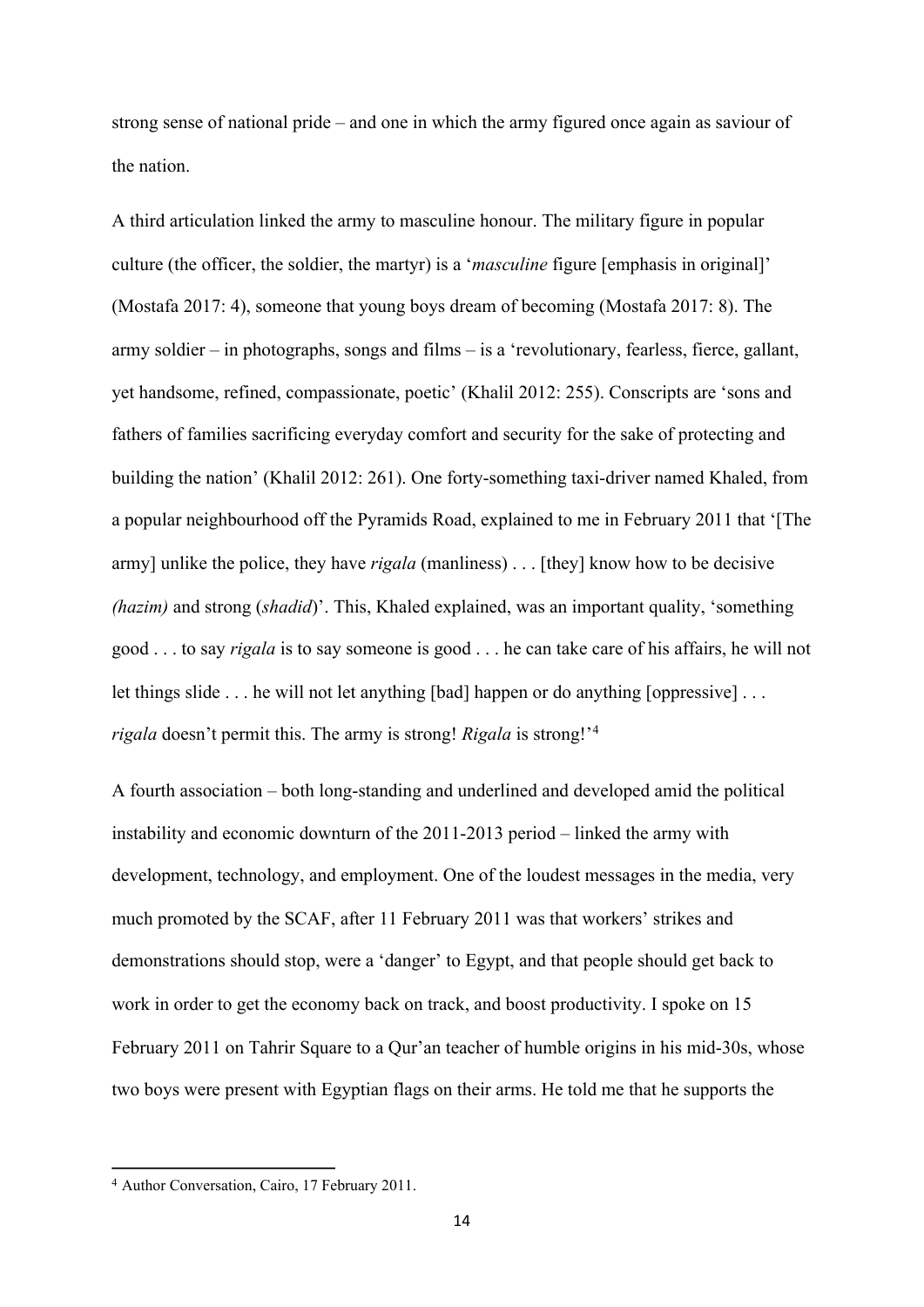revolution but says the army are right to call an end to the labour protests as these will ruin the economy. He urged that 'we Egyptians must work hard to be productive with what we have'. By June 2011, popular voices now spoke of concrete experiences of economic downturn, which many attributed to the revolution (not the army). A young, taciturn taxi driver, told me, when I mention the revolution, that he is scared because 'there's no work, no movement, and no tourism. And this is a big problem!'

The army insisted that workers' strikes were based on self-interested, merely sectional demands. I heard similar narratives from interviewees. Muhammad was in his twenties, an employee bouquet-maker in a small flower business in an alley in downtown Cairo. He told me in June 2011 that there were those, in the workshop where he works, who are not inspired by love of country or by religion, as were the revolutionaries, but who simply make demands over wages and conditions that are narrow and self-interested; that this is not good and will not serve the country; and that 'these people must stop striking'. An unemployed university graduate, who respected the revolution and had fought during the eighteen days told me mid-June that there were 'too many protests everywhere . . . [Egyptians should instead] rebuild the country and recover our place in the world'. As a Coptic taxi-driver with two children told me in April 2014, the army was now 'rebuilding things'.

There was undoubtedly a widely held sense that the army could be trusted on the economy. It would deliver a stable framework within which economic growth and tourism could be rebuilt, and it would provide where the corrupt regime had failed. The army was depicted as a force against corruption, a theme vivified in the revival of nationalist songs during 2011. For instance, the lyrics of Abdel Halim Hafez's song 'Hikayat sha'b', revived in 2011, not only 'represent the army as liberator, they depict it as the force that cleansed and purged the country of corruption' and as a force 'seeking to restore ownership of the country to the people' through the nationalization of the Suez Canal (Khalil 2012: 256-57).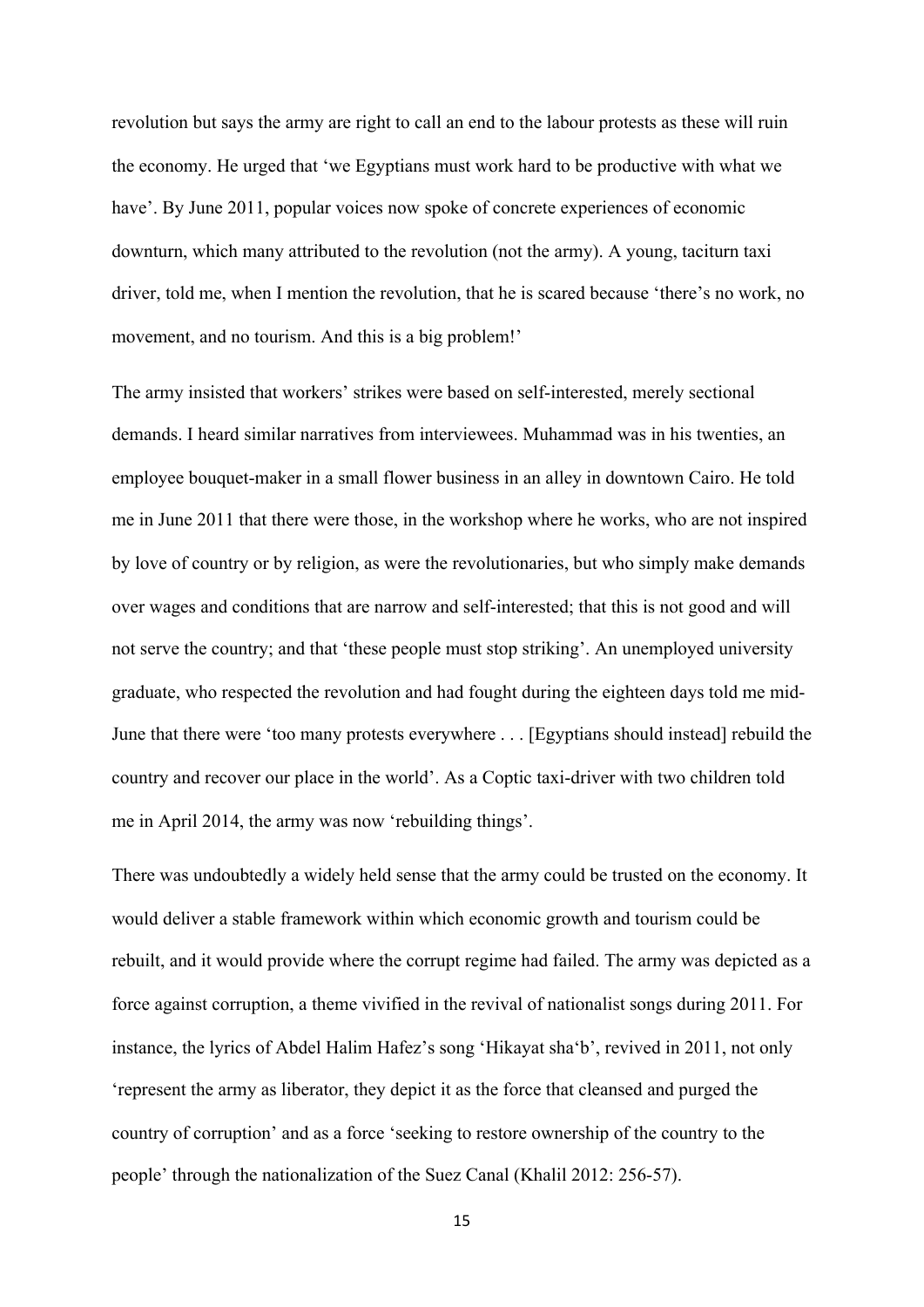Finally, the long-standing belief that the military was the guarantor of security and stability of the state was repeated and arguably reinforced during the 2011-2013 period. Soon after the fall of Mubarak, the army was stating that ongoing protests would undermine stability and security. One such message appeared in the daily newspaper Al-Akhbar, on 15 February 2011, for instance, under the headline 'the army speaks frankly to the people'. Themes of state security and stability were developed by the army and diffused very widely in the media through the period. For example, the well-known SCAF spokesperson, Mohsen Al-Fangari, stated in July 2011 that the national interests were damaged by 'deviance' from peaceful means by protestors, who were also involved in the spread of rumours and false information, damaging the public utilities, ruining the nation and putting special interests above the 'higher interests of the country' and above 'the reputation of the armed forces, with their historical responsibility'. He maintained that the 'armed forces are aided by the confidence of the people, and emanating from its national foundations they assure you that they will not allow anyone to seize power or to exceed legitimacy' (Armbrust 2019: 113). These statements were certainly mocked, especially among educated revolutionaries, but they should not be viewed simply as regime propaganda. In depicting ongoing protests as threats to the true interests of the Egyptian state secured by the army, they had real, slow-moving meaning and traction. Millions of Egypt were 'brought up to believe strongly in our national army as the protector of the nation from [internal subversion] and foreign invasions' (Mostafa 2017: 8).

An unemployed university graduate in his forties told me in mid-June 2011, for instance, that 'there shouldn't be protests against the army – because this will leave Egypt weakened. Perhaps Israel will come and hit us – perhaps anyone can come and take our country.' Another far-from-wealthy interlocutor assured me that protest in general was an American plot to strip Egypt of its stability and weaken the state. National security arguments became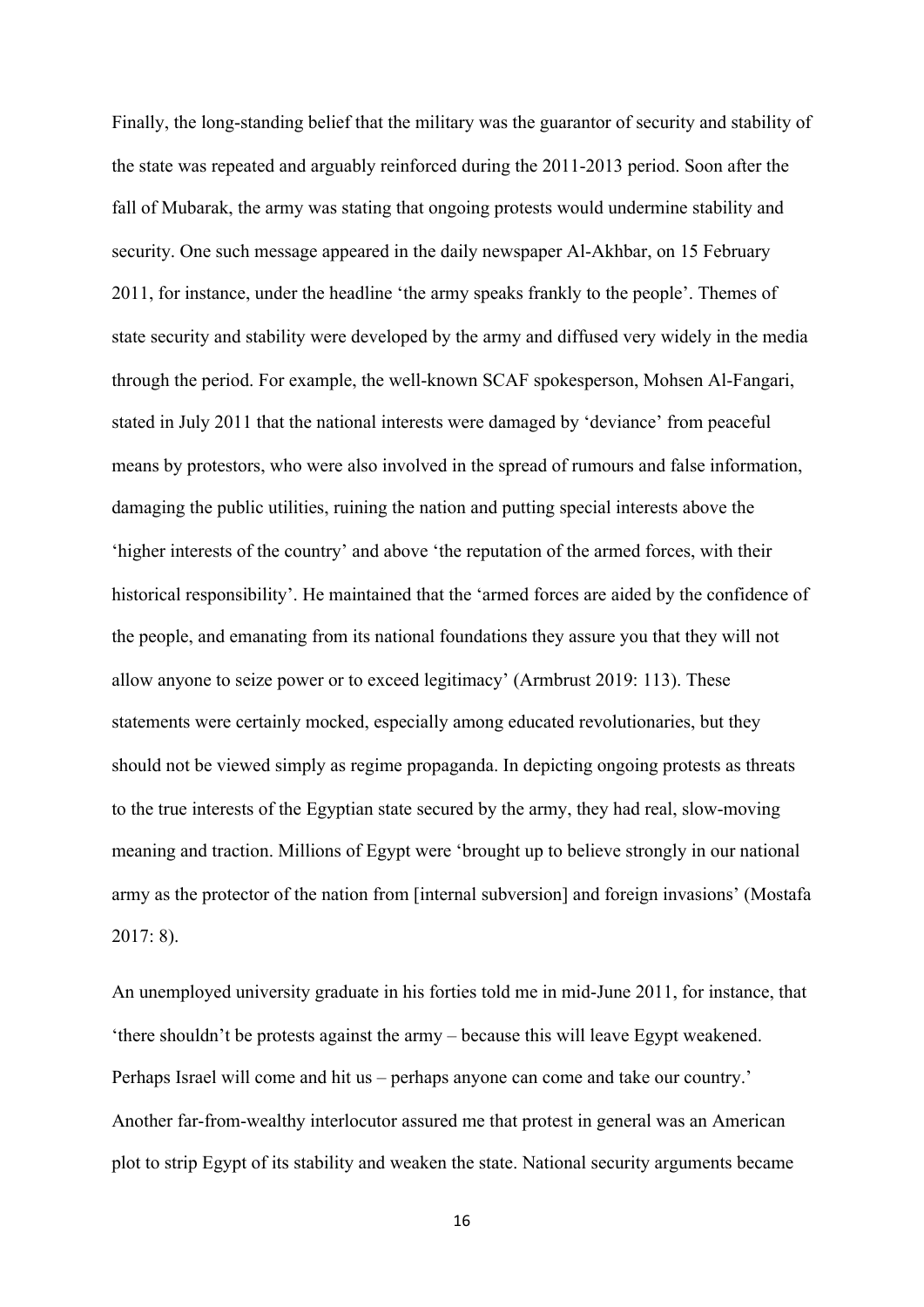more telling in the face of armed attacks by Islamists in the Sinai, and as Libya, Syria, and Yemen descended into civil war during the period 2011-2013. In popular discourse, diffused in the media increasingly in 2012 and 2013, Leftists and the Brotherhood, often depicted as pawns of outside forces, were said to be 'trying to overthrow the state' (Armbrust 2019: 201). Opposition to a regime as 'gang of thieves' did not necessarily imply opposition to the state. In a growing layer of common sense, protestors (rather than the regime) were seen as undermining the state and its higher, national interests. For instance, the association of protest with thuggery (*baltagiyya*) surfaced regarding sit-in protests as early as March and April 2011 (Armbrust 2019: 101). This was in part a SCAF narrative which insisted that 'thugs' and 'outlaws' had infiltrated the squares; that the women among them were shameful, loose, 'not like your daughter or mine' as the military declared, and even 'prostitutes', staying out all night and mixing with strange men (Armbrust 2019: 101). The military's virginity tests, and the brutal sexual violence they involved, could be associated with the protection of male honour and female respectability. Protestors, the army said, should go home and rebuild Egypt. Such statements articulated with common sense (Khalil 2012: 265). The accusation of betrayal and subversion dogged those who would protest against the army, which was almost synonymous with the state (Mostafa 2017: 113).

A taxi-driver from a popular quarter, in eloquent vernacular, told me in June 2011 a long story about a relative who had been car-jacked, lamented the loss of law and order in the country following the revolution, moved on to the idea that the bad driving that I saw around me resulted from a new and unwonted lack of respect for the police, and reached the climax of his oratory with a proud and emphatic declaration: 'I nominate [for president] Hosni Mubarak! / *ana murashah Hosni Mubarak!'*. Here was a telling performance of an emerging idea that the 25 January revolution, far from ushering in a new epoch of prosperity and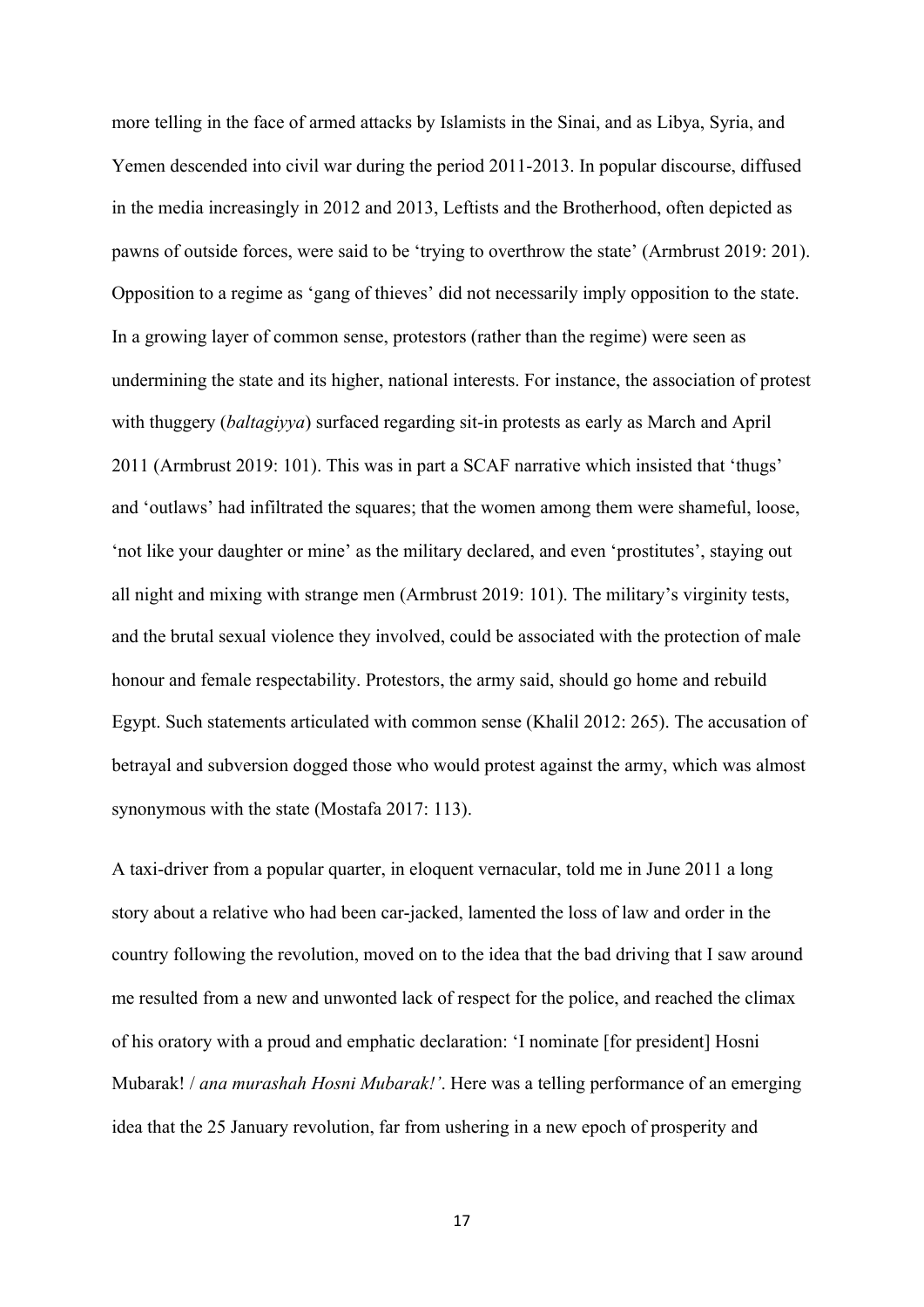stability, was resulting in chaos, and the status quo ante needed to be restored by the army for the sake of security.

Meanwhile, throughout the post-Tahrir period, state and private media spoke of protestors as bent on looting and pillage, or as trouble-makers, or as aiming to stir up division and hatred, while associating stability and state security with the army. Popular figures in the media hammered away on these themes. 'Ukasha kept up 'a drumbeat of conspiracy theories "proving" that the revolution was brought about by foreign agents who wanted to destroy Egypt', all in a 'folksy idiom obviously designed to appeal to a rural and lower-middle-class audience' (Armbrust 2019: 184). 'Ukasha insisted that 'the main thing is the army'; that a 'state without an army and without police and without a judicial authority and institutions is no state' (ibid., 189). 'Ukasha went as far as to claim that the scandalous incident when a soldier was shown beating a woman, revealing her 'blue bra' in public was in fact staged by a hidden hand 'to discredit the military' (Armbrust 2019: 199). '[O]ne could not help wondering', writes Armbrust, 'whether SCAF may have needed 'Ukasha more than he needed them' (Armbrust 2019: 203).

These discourses had popular traction. This was particularly evident during the massacre by the military of peaceful demonstrators at Maspero on 9 October 2011: 'in which at least twenty-eight demonstrators were mown down by automatic weapons and run over by military vehicles' (Ryzova 2019: 33). One appliance repairman, and Salafi, believed that what the army did in Maspero was 'self-defense'. He said that the Copts went there 'looking for trouble', and 'calling for violence against the state'. He would not countenance any doubts about the army's motives: 'They really know how to sort out the country', adding the mantra familiar from my own fieldwork, 'the army is from us' (Armbrust 2019: 153, 155).

### Good Sense against the Army?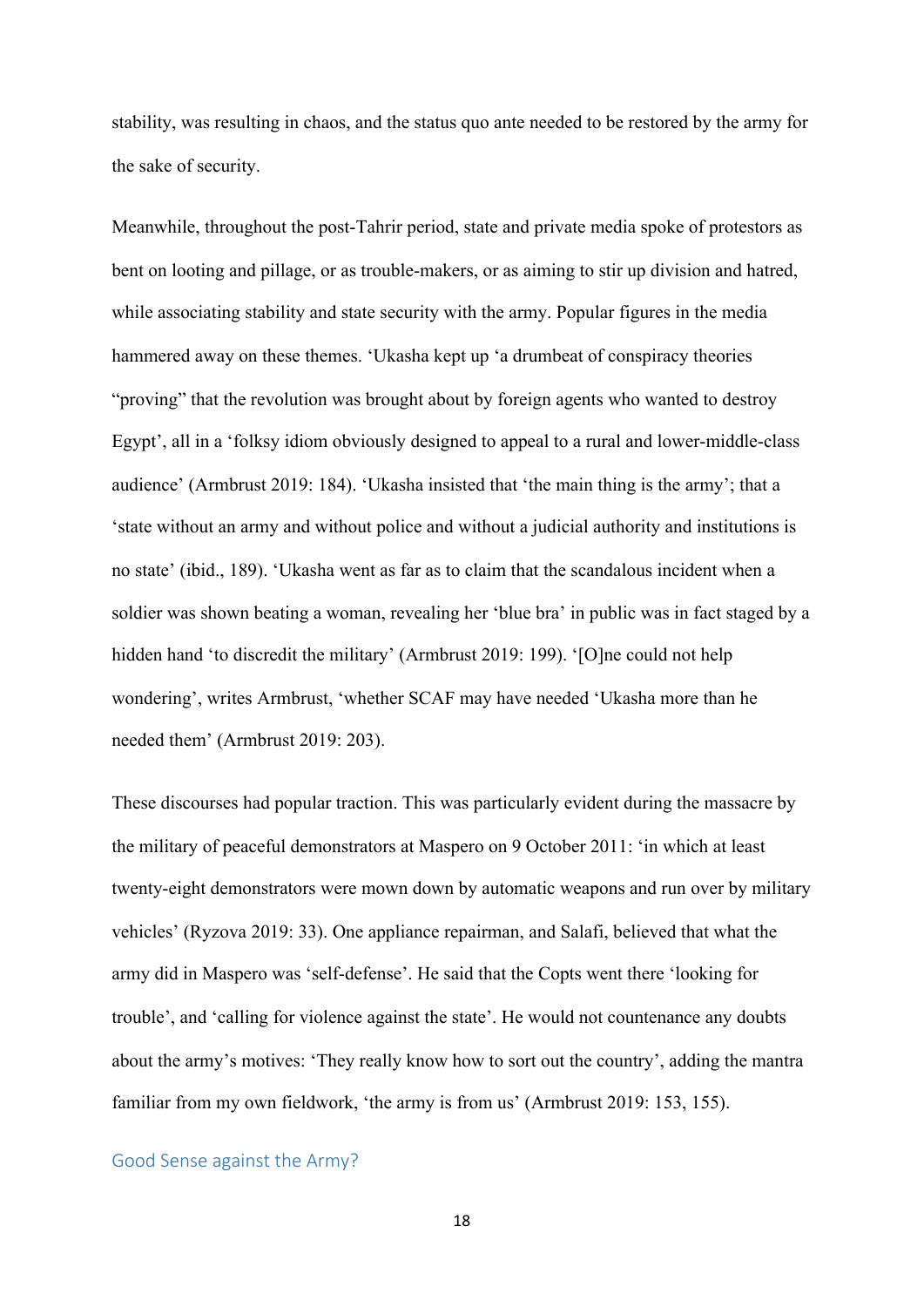Hegemonic common sense was neither static, monolithic nor uncontested. Smaller groups of activists, some educated, some drawn from subaltern social groups, recognizing the problem of military deployment during the eighteen days, tried without success to continue the occupation of Tahrir after 11 February 2011, and looked on the popular draw-down with grief and anguish.<sup>5</sup> As one prescient handwritten poster held by a demonstrator during February 2011 read: 'A people who produce half a revolution, dig their own grave'.6 Indeed, against the prevailing hegemony, and as 2011 went on, as the military police were implicated in abuse and killing, and desired reforms were not forthcoming, a good sense became more widely diffused, especially among educated activists, that the SCAF was a block on meaningful transformation.

By November 2011 . . . . [t]he slogan 'Down with Military Rule' became widely adopted by large segments of the middle class, well beyond the circle of hardcore revolutionaries' (Ryzova 2019: 13).

One popular slogan was: 'The people want the execution of the Field Marshall [Tantawi]/ *al –sha'b yurid i'dam al-mushir'*. The idea was more widely articulated that the SCAF was but the latest iteration the regime (Mehrez 2012: 19; Ryzova 2019: 36). Some football fans and numerous street fighters learned from bitter experience that police, security and military were 'dogs' and 'killers' who had stolen the revolution from the start (Ryzova 2019: 19, 33-34). Some have gone as far as to argue that mass faith in the army was 'crushed' during 2011-12 (Mostafa 2017: 119).

Contestation there was, and common and good sense was fractured, group-specific and manylayered. Nonetheless, popular faith in the army was profoundly rooted. The SCAF was not identical with the army, which was rarely doubted. My conversations with educated,

<sup>5</sup> Interviews and conversations with photographer Yasser Alwan, February 2011.

<sup>6</sup> Photograph sent to me by Yasser Alwan.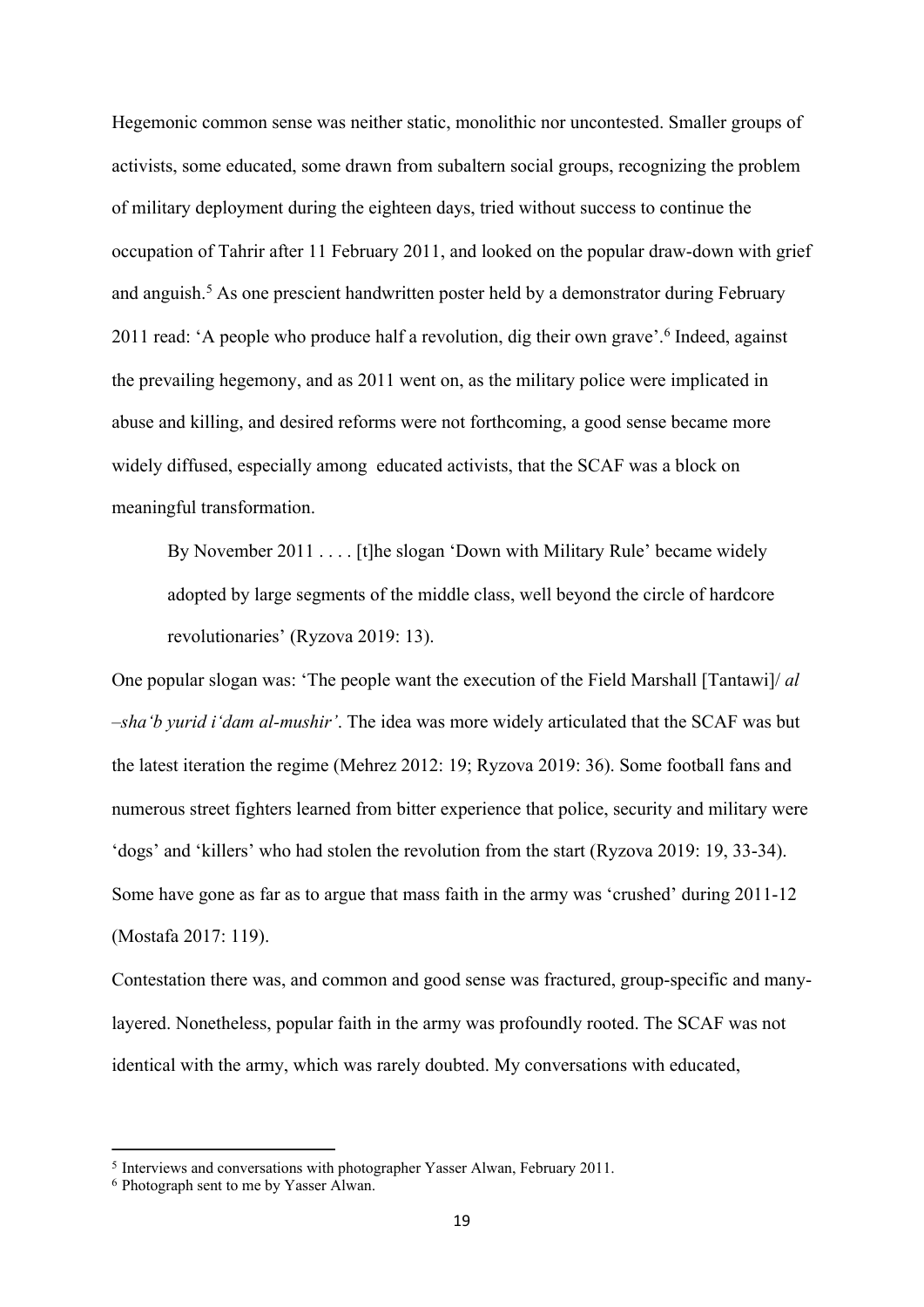revolutionary activists during 2011-13 led me to believe that condemning the army was simply not an option as it lacked popular credibility; the only viable strategy was to identify the SCAF with a corrupt regime, dissociating the SCAF from the army. Indeed, professions of love for the army were widely heard, even among revolutionaries opposed to the SCAF. Philopateer Gamil, for instance, a radical priest, who challenged the SCAF before the 9 October 2011 demonstration at Maspero, criticizing the abuse of the military police, and calling for an alliance uniting lay Christian and non-Islamist Muslim revolutionary forces. Nonetheless, he stated:

we love the armed forces and the army, because that army comes from us. If you think about it, you have friends and relatives in the Egyptian army . . . this small group that was there at Maspero is a disgrace on the Egyptian army (Armbrust 2019: 153).

Even regarding the Maspero massacre, then, the thesis of a few rotten apples was sustained, and the honour of the army, even by a revolutionary, was upheld.

New forms of good sense emerging from street battles and indicting the military remained confined to a thin layer of cross-class activists, did not diffuse very widely or articulate very deeply in vernacular culture, and were not developed into a larger cultural, intellectual or ideological project. As Ryzova puts it

The events of Muhammad Mahmoud Street can only be described as an urban battle fought by social actors who lacked any political plan; who had no notion of, and no faith in, any long-term political purpose (Ryzova 2019: 9).

Street fighters were involved in episodes and fragments of masculine autonomy, heroism, and nobility – but their conceptions of masculinity were not very distinctive, their good sense was not that far diffused, and their actions did not go very far in discrediting the military. By early 2012, non-Islamist political forces had been 'widely discredited by street battles that made much of the public who were not politically mobilized uncomfortable' (Armbrust 2019: 118).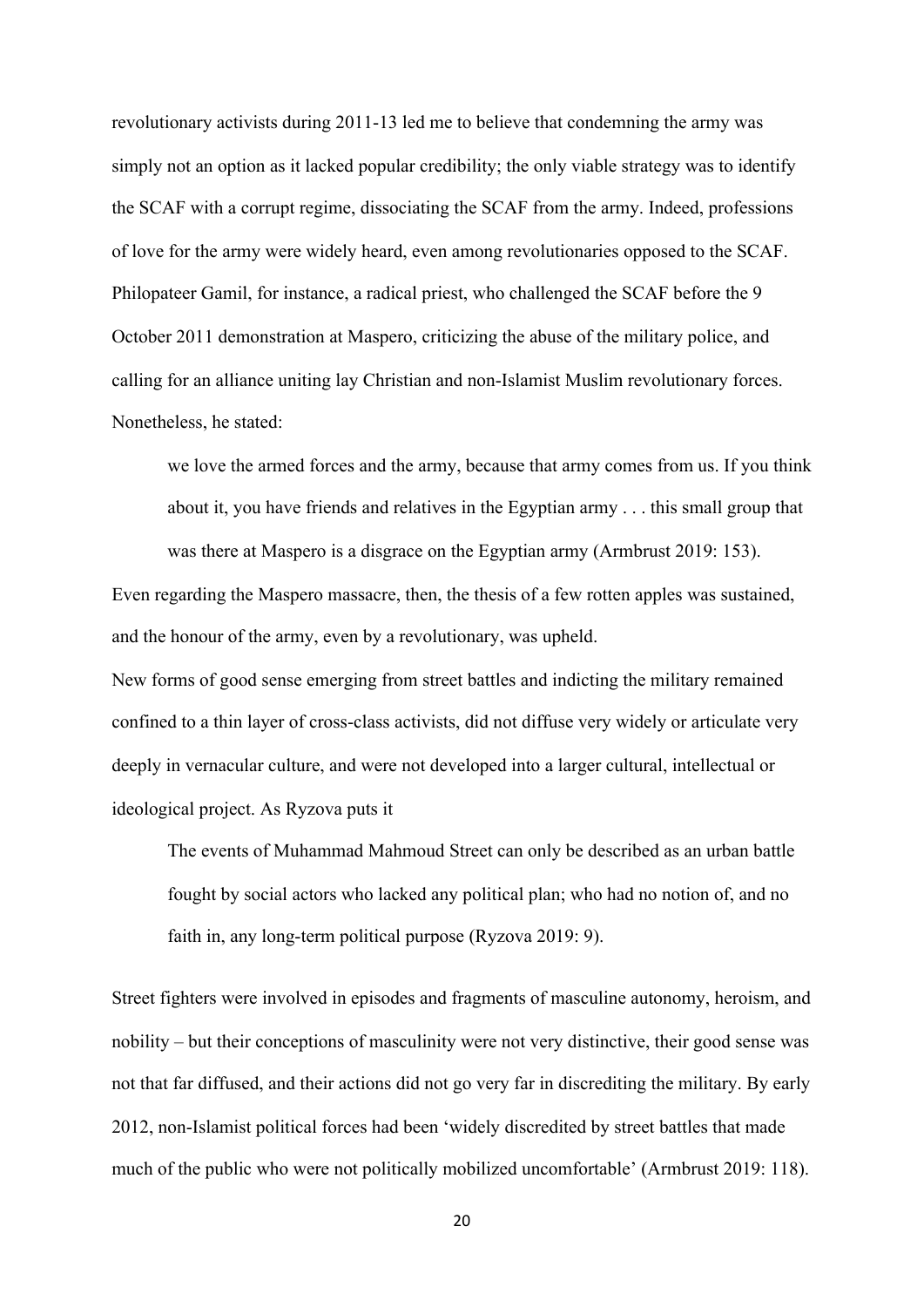The critique of the military was not developed – it was not given cultural and ideological substance. Protestors who had insisted on peaceful means (*silmiyya*), indeed, were discredited by an association with street-fighting. The revolutionary youth were trounced in the elections of 2011-12, while the winners of the vote – the Muslim Brotherhood and the Salafi Al-Nur Party – positioned themselves as supporters of the SCAF and the military.

### Analysis

While hegemonic common sense was never seamless or uncontested, much of it wove together a fabric of trust and confidence in the Egyptian Armed Forces. Mass confidence and trust in the army was inscribed in entrenched and slow-moving common sense associations between the army, the popular will, the Egyptian nation, honourable masculinity, development, and security. Such common sense associations not only continued through the period 2011-2013, but were in various sites and ways restored and burnished during this time. These associations co-existed, intertwined with – and sometimes actually drew strength from – a good sense indicting a corrupted regime. This subaltern cultural politics can help make sense of the fact that by February 2013, in a country chafing under a Muslim Brotherhood presidency, 'many were calling openly for the army to return to power' (Armbrust 2019: 202). The capacity of the military to enjoy such a degree of prestige in popular culture made it a formidable force, and a major obstacle to any alternative would-be hegemonic social force on the Egyptian scene.

The Muslim Brotherhood, arguably, in spite of its depth of history, organization, and degree of mass support, and roots in forms of religious common sense and popular good sense, and available alternative conceptions of the world, never developed the collective will to make a serious bid for moral, cultural and intellectual leadership at the level of the social formation as a whole. The Brotherhood, led by a conservative Old Guard, abandoned the revolutionary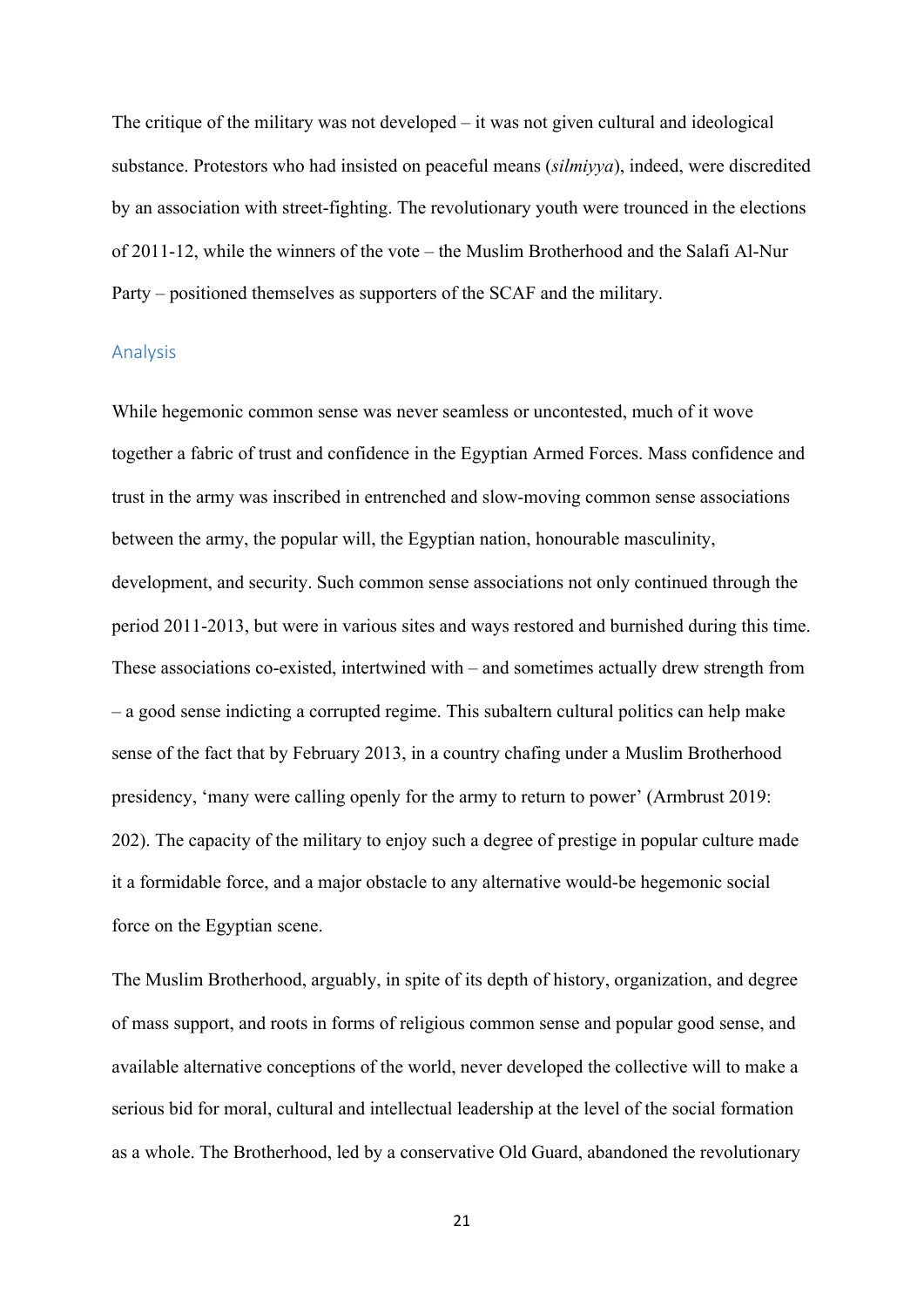bloc shortly after the eighteen days, sat in the coat-tails of the military, deferred to the security apparatus, and banked on election results, aiming to secure a place in a military-led state, while failing to defend democracy, and continuously narrowing (rather than broadening) the breadth and appeal of its political and cultural project.

The non-Islamist revolutionaries, many of whom persisted within the shrinking and fragmenting revolutionary bloc until the bitter end, were not really thinking in terms of political leadership at the level of the state, and, had no detailed, alternative revolutionary vision to cement together the revolutionary bloc. They were ideologically divided, including socialists, liberal democrats, and horizontalists. These educated activists lacked an alternative, would-be hegemonic, intellectual and cultural project. Grievances were 'largely formulated in negative terms rather than in positive demands' (Armbrust 2019: 1). They did not re-articulate common sense, or work new streams of good sense into a developed, new conception of the world. Their lack of mental preparedness (Abdelrahman 2014), of organizational depth and strategic vision may have made any bid for hegemony impractical in any case. The revolutionary youth lacked the confidence, prestige and trust of the masses, a major obstacle to the development of their political and revolutionary capacities.

Subaltern cultural politics can help to explain how the army was able to come to the fore: not only because of its geopolitical, political, organizational, coercive or economic capacities, and not only because of the weaknesses of its opponents, but also because it was able to win and enjoy trust culturally among subaltern social groups. Cultural struggle at the popular level mattered in revolutionary weakness, and the hegemony of the Egyptian Armed Forces was a vital part of the defeat and fragmentation of the revolutionary bloc. In spite of human rights abuses, and the lack of charismatic leadership, trust in the army was only superficially shaken between March 2011 and 2012. Hegemonic common sense prevailed. The mantras of national unity and masculinism that had been so diversely present among great masses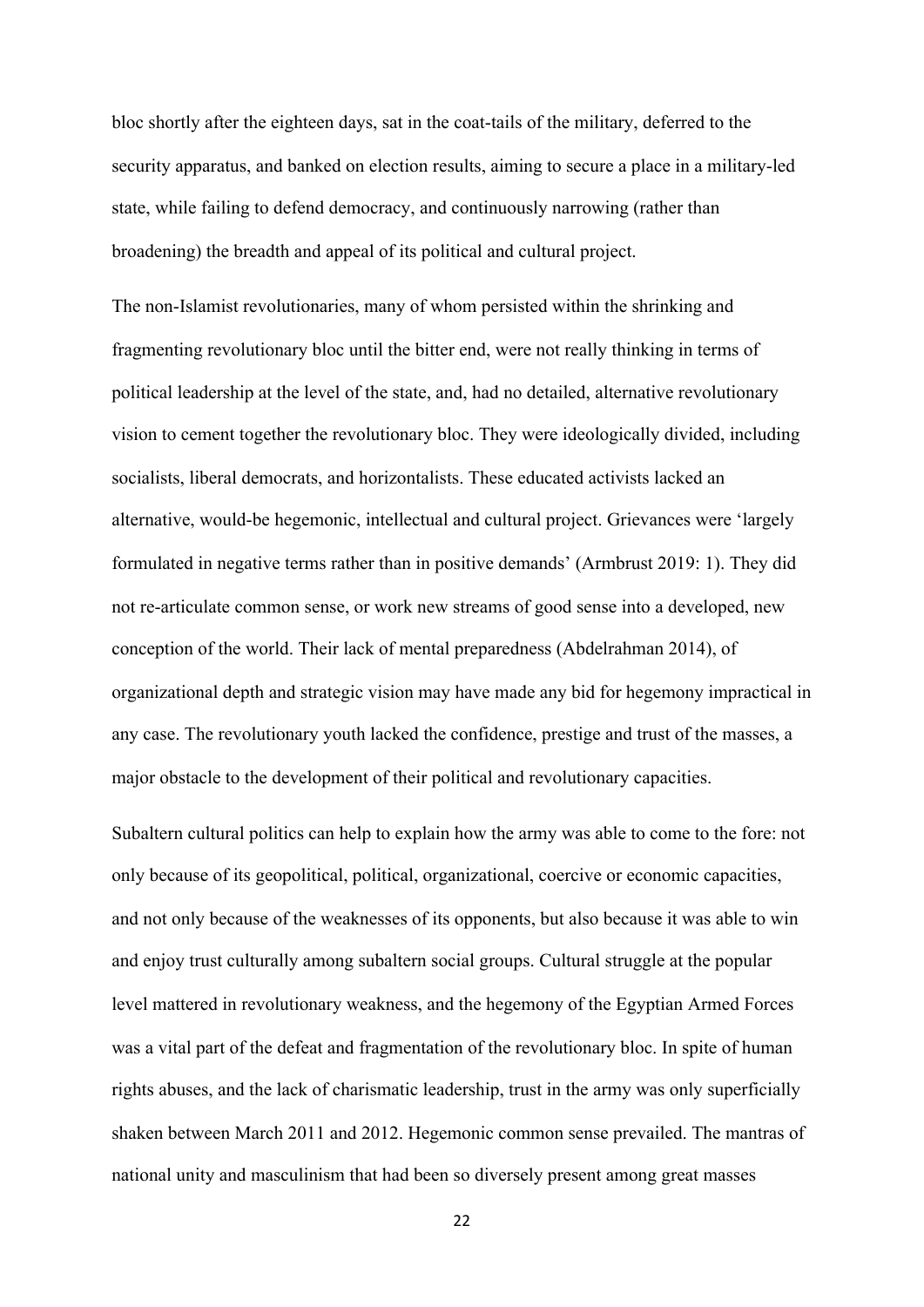powerfully discredited new and ongoing forms of political difference as instability and division, impugned workers' demands for economic justice as merely self-interested, and later de-legitimated Muslim Brotherhood Islamism as *akhwanat al-dawla* (the Brotherhoodization of the state), and after 3 July 2013, pushed the Brotherhood beyond the pale of legitimate politics altogether (Armbrust 2019: 179). Trust in the army as deliverer from civil war and the Brotherhood abounded among the millions of demonstrators on 30 June 2013 (Mostafa 2017: 3). The argument here is that 'power against' (the regime) had no cultural and ideological mode by which to realize the unity of the revolutionary bloc after the fall of the dictator, while widely-appropriated hegemonic common sense ('power to') (Modonesi 2014: 142), in regards to state, nation, masculinity and security, both divided the revolutionary bloc and reinforced the political monopoly of the Egyptian Armed Forces, which made believable claims to embody it.

### Conclusion

Drawing on the case of Egypt, this article offers a Gramscian perspective on the popular uprisings of 2011. It opens up a hitherto under-written line of political investigation into popular culture. It looks beyond more familiar issues of geopolitics, institutional power, political economy, and activist organization and strategy, and argues that both the enormous oppositional force of the uprising in Egypt and its limits in point of revolutionary transformation depended in part on subaltern cultural politics. The article argues that diverse crowds were powerfully united in their determination to bring down the regime by a developed oppositional good sense in which a corrupted regime was indicted. This gendered conception had been closely woven into the everyday lives and struggles of a wide variety of subaltern social groups during the decade prior to 2011. This cultural politics was a powerful coordinator of the uprising. Limits on revolutionary change in politics, economy and society owed much to the way this good sense only indicted a 'corrupt regime' and was not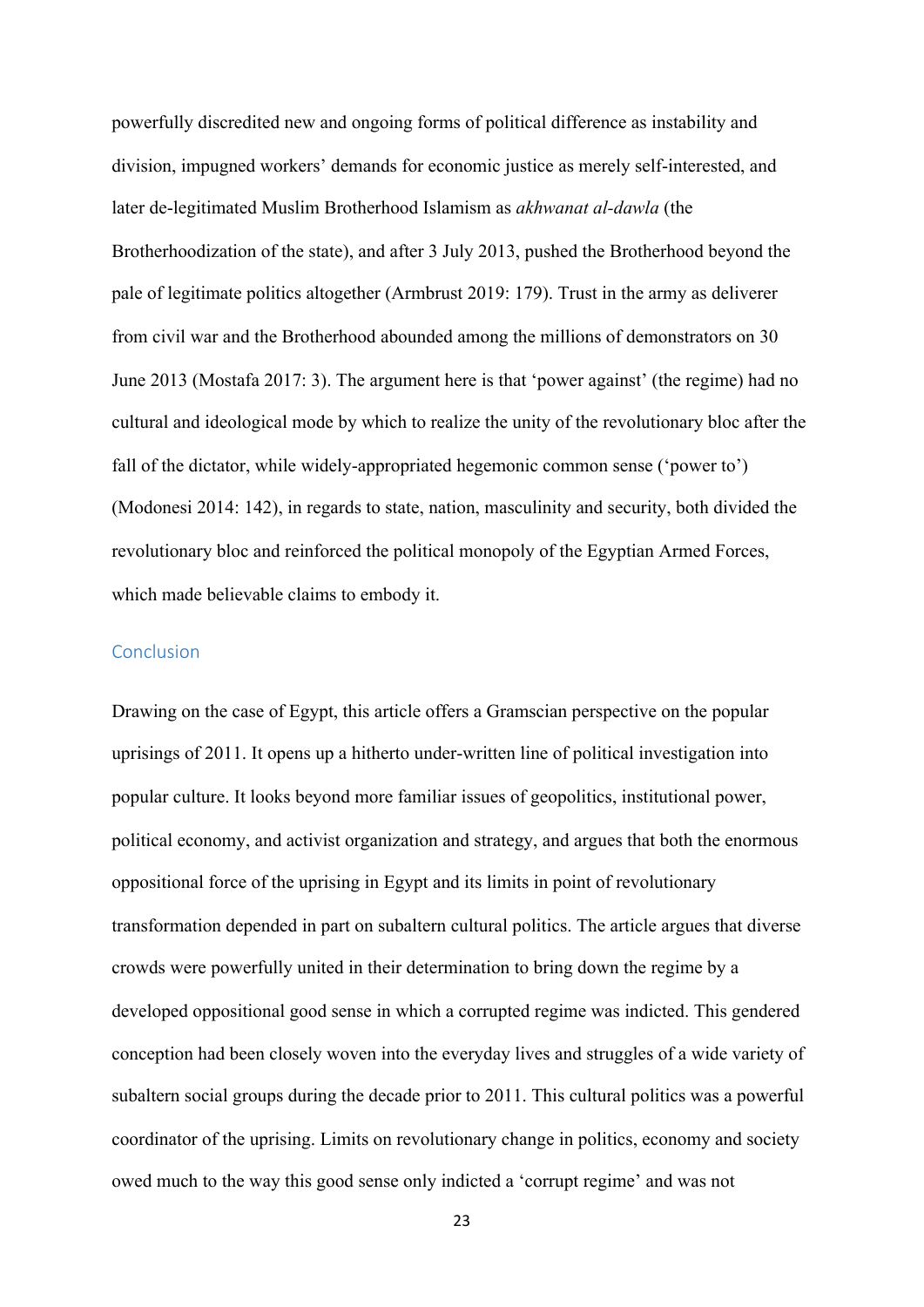developed into an alternative form of cultural and political hegemony. Instead, a hegemonic, renovated common sense expressing the confidence of great masses in Egyptian army, worked to fragment the oppositional bloc, disabled any construction of a new historical bloc, and operated to enshrine the army at the helm of the state.

This perspective urges, against top-down accounts, the bottom-up study of popular mobilisation in making sense of the origins, course and consequences of 2011. It aims, further, to steer against interactionist accounts by indicating that popular cultural politics is not a shapeless, micrological, relational multiplicity, but has some continuity and substance. The main goal is to complement important existing critical studies of revolutionary weakness, expanding our sense of what Gramscian perspectives can achieve: first, the article points out against sociological essentialism and class determinism, the role of cultural politics, historical specificities included, in uniting and dividing the diverse subaltern and middle class sociologies of the uprising. Second, the article argues that organization and strategy were not the only shackles on revolutionary transformation. We must pay attention to what organization and strategy were for, and concern ourselves with conceptions capable of becoming hegemonic among popular groups. In a revolution, strategy and organization alone, without an alternative cultural and political project, are insufficient. Third, the article warns against any romanticization of 'fleeting anti-government sentiment', however impressive, and even noble in its immediacy, suggesting that we also pay attention to relatively slow-moving subaltern subjectivities and forms of popular culture, 'common sense', 'good sense', ideological development, and cultural renovation. Fourth, the article points away from a Vanguardist over-emphasis on revolutionary leadership as compared to popular self-activity. It is not only the urban-middle classes who are responsible for the 'mental labour' of revolution. There were limits on what such leaders could achieve or do. A Gramscian perspective requires an organic, and not a Leninist development of revolutionary vision. In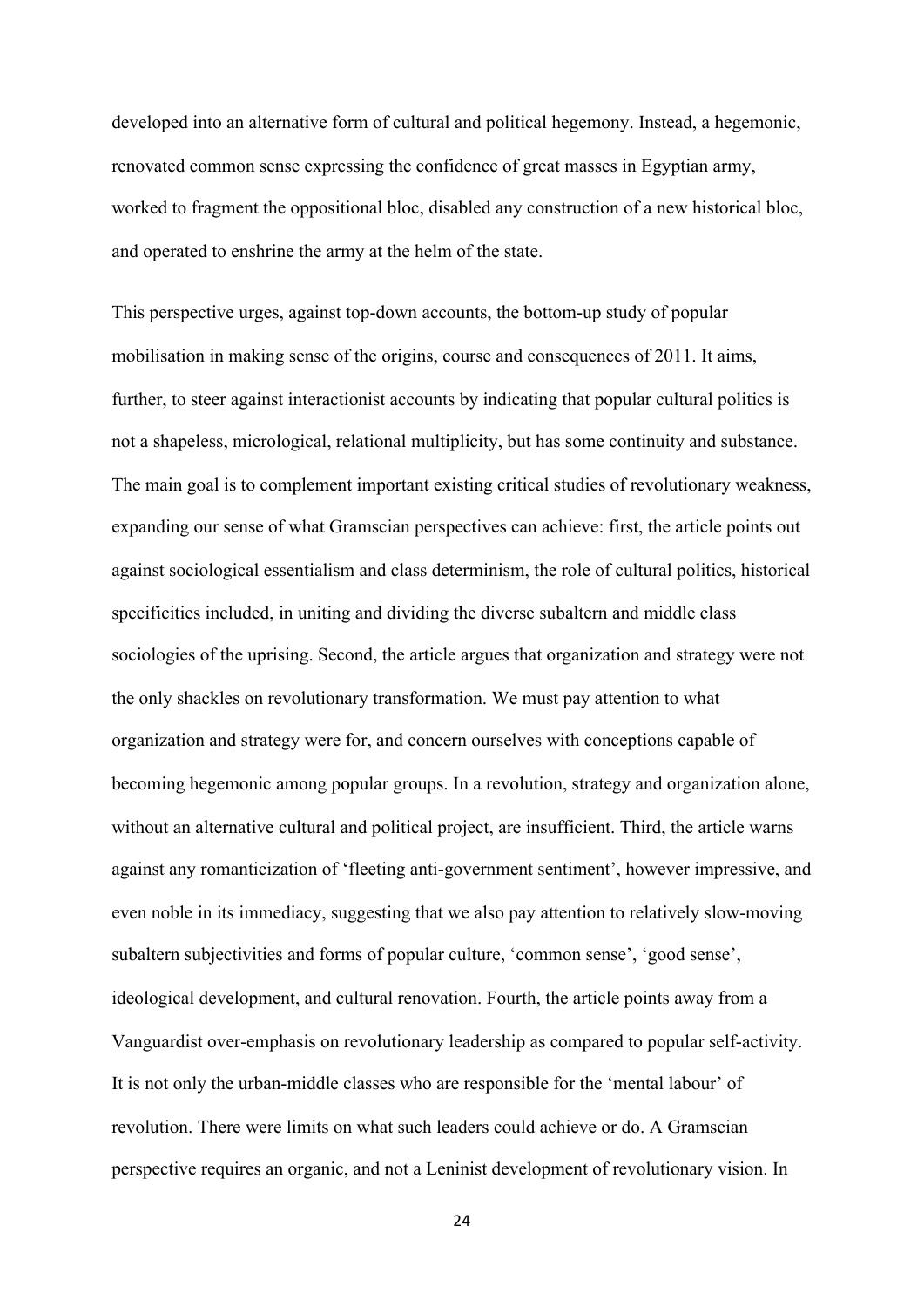such a perspective, a broad cultural politics, diverse and democratic forms of leadership, and the discovery of the truth together, are vital. Finally, the article argues that we should not assume that neoliberalism is the beginning and the end of the problem of revolutionary weakness in 2011, a perspective by turns too mechanical and fatalistic. Neoliberalism is compatible with widely varying forms of cultural politics. Egypt's popular, cultural politics have their own relative autonomy and historical specificity within the complex constellation of global neoliberalism. This article suggests that the revolution was not just defeated by 'the capitalist global superelites' (Armbrust 2019: xv). Popular cultural politics also played their part. A reading that reduces subaltern cultural politics to an epiphenomena of neoliberalism should be resisted, the better to transform neoliberalism itself.

Overall, the article argues that in understanding 2011, questions of cultural hegemony and alternative hegemony can usefully be broached and its subaltern cultural politics unpacked. We can read the limits on revolutionary change partly in terms of the limits on the alternative cultural hegemony, and the lack of a developed alternate cultural project beyond the fall of the regime, and the ways in which the subaltern cultural politics associated the popular will, the nation, masculinity, development and state security with the Egyptian Armed Forces. If this is true, then what Stuart Hall called in a different context 'the hard road to renewal', and the new long war of position, will inevitably involve a popular cultural renovation in regards to these very issues.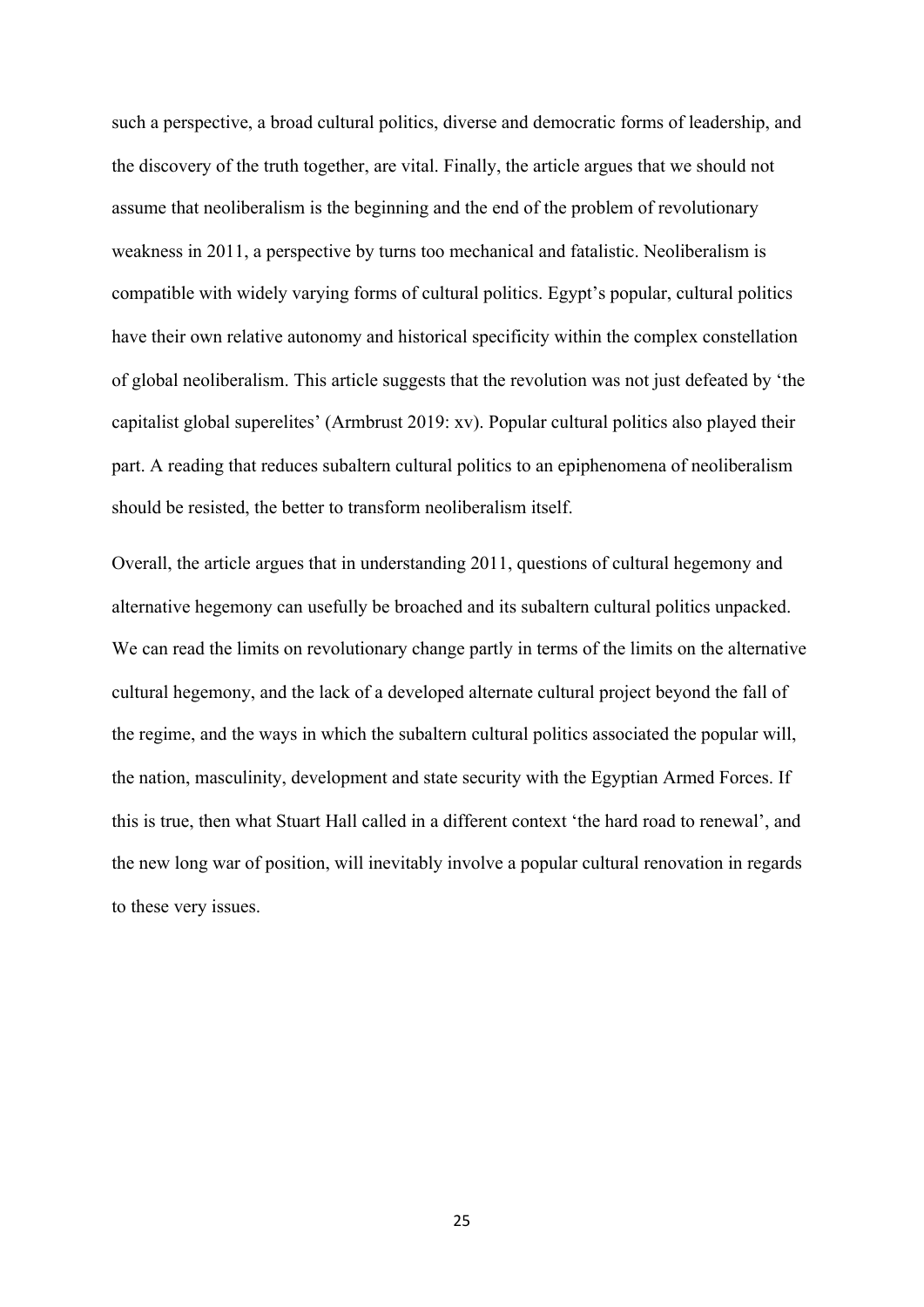### References

Abdelrahman, M. (2014) *Egypt's Long Revolution: Protest Movements and Uprisings*  (London: Routledge).

Achcar, G. (2016) *Morbid Symptoms: Relapse in the Arab Uprising* (London: Saqi Books).

- Alexander, A. and Bassiouny, M. (2014) *Bread, Freedom, Social Justice: Workers and the Egyptian Revolution* (London: Zed Books).
- Arjomand, S. A. ed. (2015) *The Arab Revolution of 2011: A Comparative Perspective*  (Albany, NY: SUNY Press).
- Armbrust, Walter (2019) *Martyrs and Tricksters: An Ethnography of the Egyptian Revolution*  (Princeton: Princeton University Press).
- Bayat, Asef. (2017) *Revolution without Revolutionaries: Making Sense of the Arab Spring*  (Stanford: Stanford University Press).
- Beinin, J. (2015) *Workers and Thieves: Labor Movements and Popular Uprisings in Tunisia and Egypt* (Stanford: Stanford University Press).
- Beinin, J. and F. Vairel eds. (2013) *Social Movements, Mobilization, and Contestation in the Middle East and North Africa* Second Edition (Stanford: Stanford University Press).
- Bennani-Chraïbi, M. (2017) Beyond Structure and Contingency: Toward an Interactionist and Sequential Approach to the 2011 Uprisings, *Middle East Critique*, 26:4, 373-395.
- Bishara, D. (2018) *Contesting Authoritarianism: Labor Challenges to the State in Egypt*  (Cambridge: Cambridge University Press).
- Brownlee, J., T. Masoud, and A. Reynolds (2015) *The Arab Spring: Pathways of Repression and Reform* (Oxford: Oxford University Press).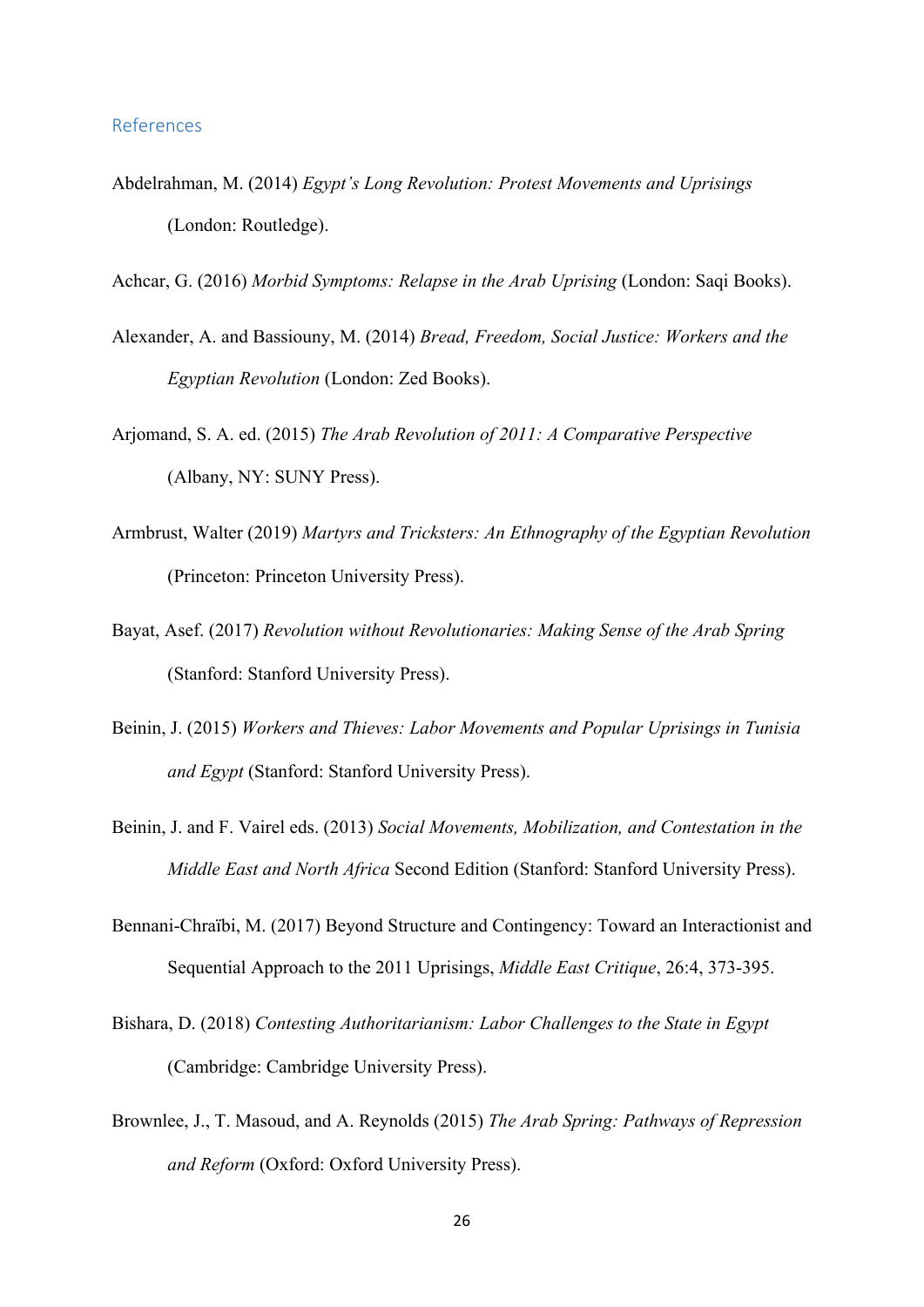- Buey, Francisco Fernández (2015) *Reading Gramsci* Trans. Nicholas Gray (Chicago: Haymarket Books).
- Della Porta, D. (2016) *Where Did the Revolution Go? Contentious Politics and the Quality of Democracy* (Cambridge: Cambridge University Press).
- de Smet, B. (2014) *A Dialectical Pedagogy of Revolt: Gramsci, Vygotsky, and the Egyptian Revolution* (Chicago: Haymarket Books).
- Filippini, M. (2017) *Using Gramsci: A New Approach* Trans. By Patrick J. Barr (London: Pluto Press).
- Gawad, G. A. et al. (2011) *The Arab Barometer Project: Arab Republic of Egypt* (Cairo: Al-Ahram Center for Political and Strategic Studies). https://www.arabbarometer.org/wpcontent/uploads/Egypt\_Public\_Opinion\_Survey\_2011.pdf
- Ghannam, F. (2012). Meanings and feelings: Local interpretations of the use of violence in the Egyptian revolution. *American Ethnologist*, 39: 32-36.
- Gramsci, A. (1971) *Selections from the Prison Notebooks* ed. and trans. Quintin Hoare and Geoffrey Nowell Smith (London: Lawrence and Wishart);
- \_\_\_\_\_. (1977) *Selections from Political Writings (1910-1920)* Trans. John Mathews ed. Quintin Hoare (London: Lawrence and Wishart).
- \_\_\_\_\_. (1978) *Selections from Political Writings (1921-1926)* Trans. and ed. Quintin Hoare (London: Lawrence and Wishart).
- \_\_\_\_\_. (1985) *Antonio Gramsci: Selections from Cultural Writings*. David Forgacs and Geoffrey Nowell-Smith eds. Trans. William Boelhower (London: Lawrence and Wishart).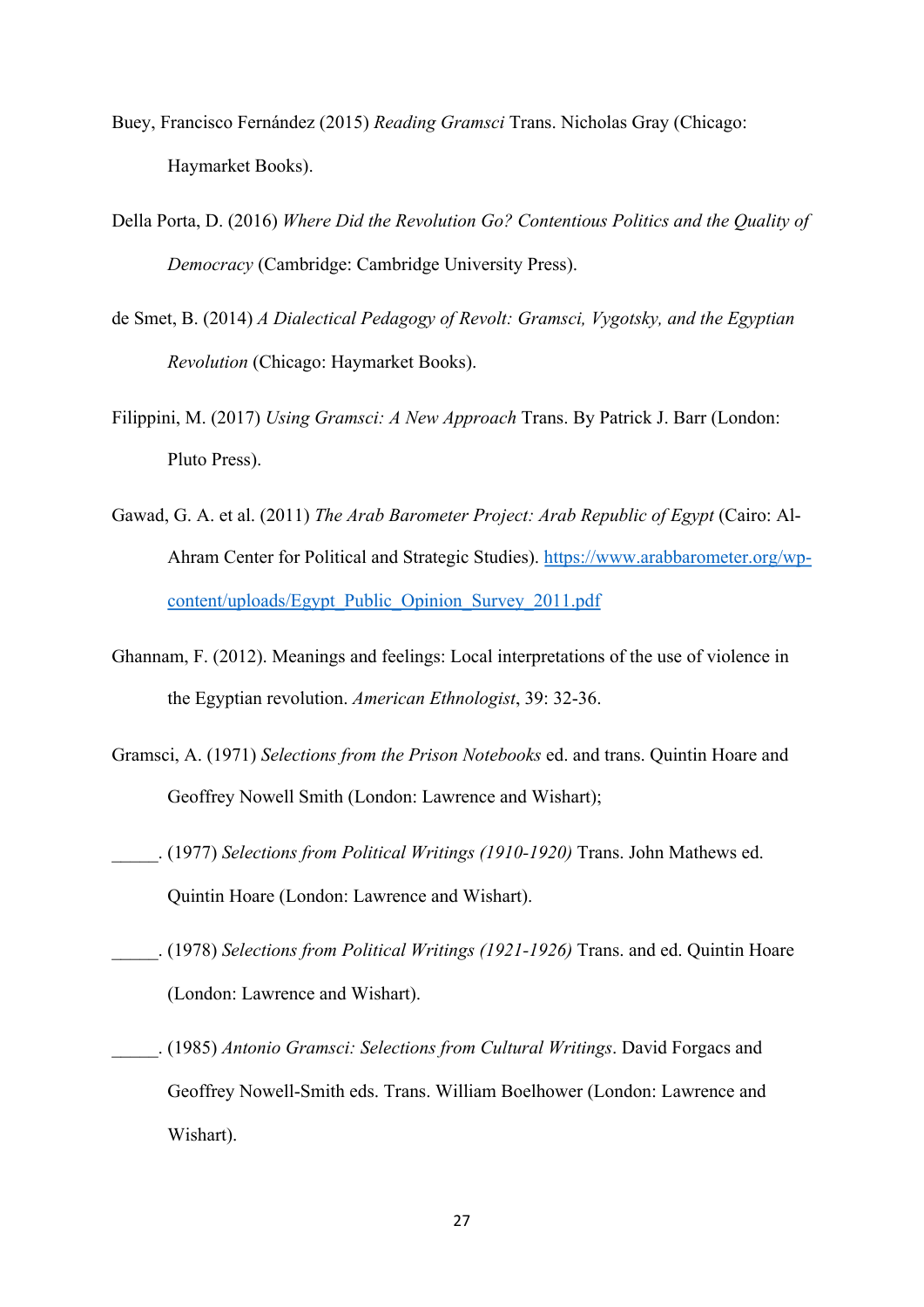- Green, M. (2002) Gramsci Cannot Speak: Presentations and Interpretations of Gramsci's Concept of the Subaltern, *Rethinking Marxism*, 14:3, 1-24.
- Hall, Stuart (1988) *The Hard Road to Renewal: Thatcherism and the Crisis of the Left*  (London: Verso).
- Heydemann, S. and R. Leenders (2014) Authoritarian Learning and Counter-Revolution, in Marc Lynch ed. *The Arab Uprisings Explained: New Contentious Politics in the Middle East* (New York: Columbia University Press), pp. 75-92.
- Ismail, Salwa (2006) *Political Life in Cairo's New Quarters* (Minneapolis: University of Minnesota Press).
- \_\_\_\_\_. (2012) The Egyptian Revolution against the Police, *Social Research: An International Quarterly* Vol. 79, No. 2 (Summer), pp. 435 – 462.
- Ketchley, N. (2017) *Egypt in a Time of Revolution: Contentious Politics and the Arab Spring*  (Cambridge: Cambridge University Press).
- Khalil, M. (2012) 'The People and the Army are One Hand: Myths and Their Translations' in Mehrez ed. *Egypt's Revolution*, pp. 249-275.
- Kurzman, C. (2012) The Arab Spring Uncoiled, *Mobilization: An International Journal* 17(4): 377-390.
- Liguori, G. (2015 [2006]) *Gramsci's Pathways* Trans. David Broder (Chicago: Haymarket Books).
- Lynch, M. ed. (2014) *The Arab Uprisings Explained: New Contentious Politics in the Middle East* (New York: Columbia University Press).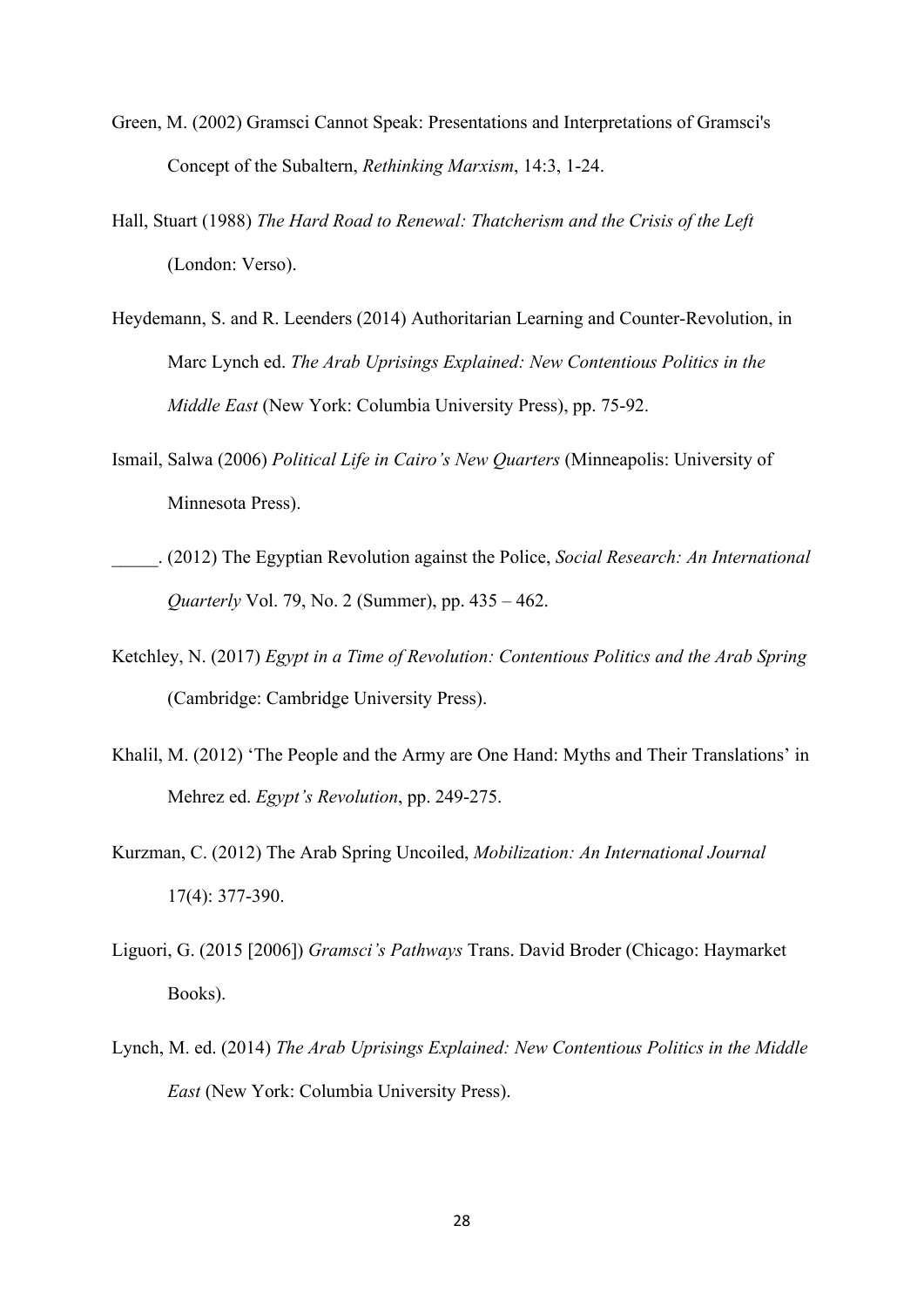- Mehrez, Samia (ed) (2012). 'Introduction' *Translating Egypt's Revolution: The language of Tahrir* (Cairo: AUC Press), pp. 1-23.
- Modonesi, M. (2014) *Subalternity, Antagonism, Autonomy: Constructing the Political Subject* (London: Pluto).
- Mostafa, D. S. (2012) Popular Culture and Nationalism in Egypt: 'Arab Lotfi and Egyptian Popular Music, *Journal for Cultural Research*, 16:2-3, 261-282.

\_\_\_\_\_. (2017) *The Egyptian Military in Popular Culture: Context and Critique* (London: Palgrave Macmillan).

- Munif, Yasser (2013) The Arab Revolts: The Old Is Dying and the New Cannot Be Born, *Rethinking Marxism* 25:2, 202-217.
- Pinilla, M. (2019) The Female Protestor: sexual violence and the making and unmaking of the state in Egypt post January 25, 2011 (PhD Thesis, Department of Anthropology and Sociology, SOAS).
- Pratt, N. (2005) Identity, Culture and Democratization: The Case of Egypt, *New Political Science* 27:1, pp. 69-86.
- \_\_\_\_\_. (2007) *Democracy and Authoritarianism in the Arab World* (London: Lynne Reinner).
- \_\_\_\_\_. (2018) Gender, Popular Culture, Revolution and Counter-Revolution in Egypt, Unpublished BRISMES Paper (27 June).
- Roccu, Roberto (2013) The *Political Economy of the Egyptian Revolution: Mubarak, Economic Reforms and Failed Hegemony* (London: Palgrave).